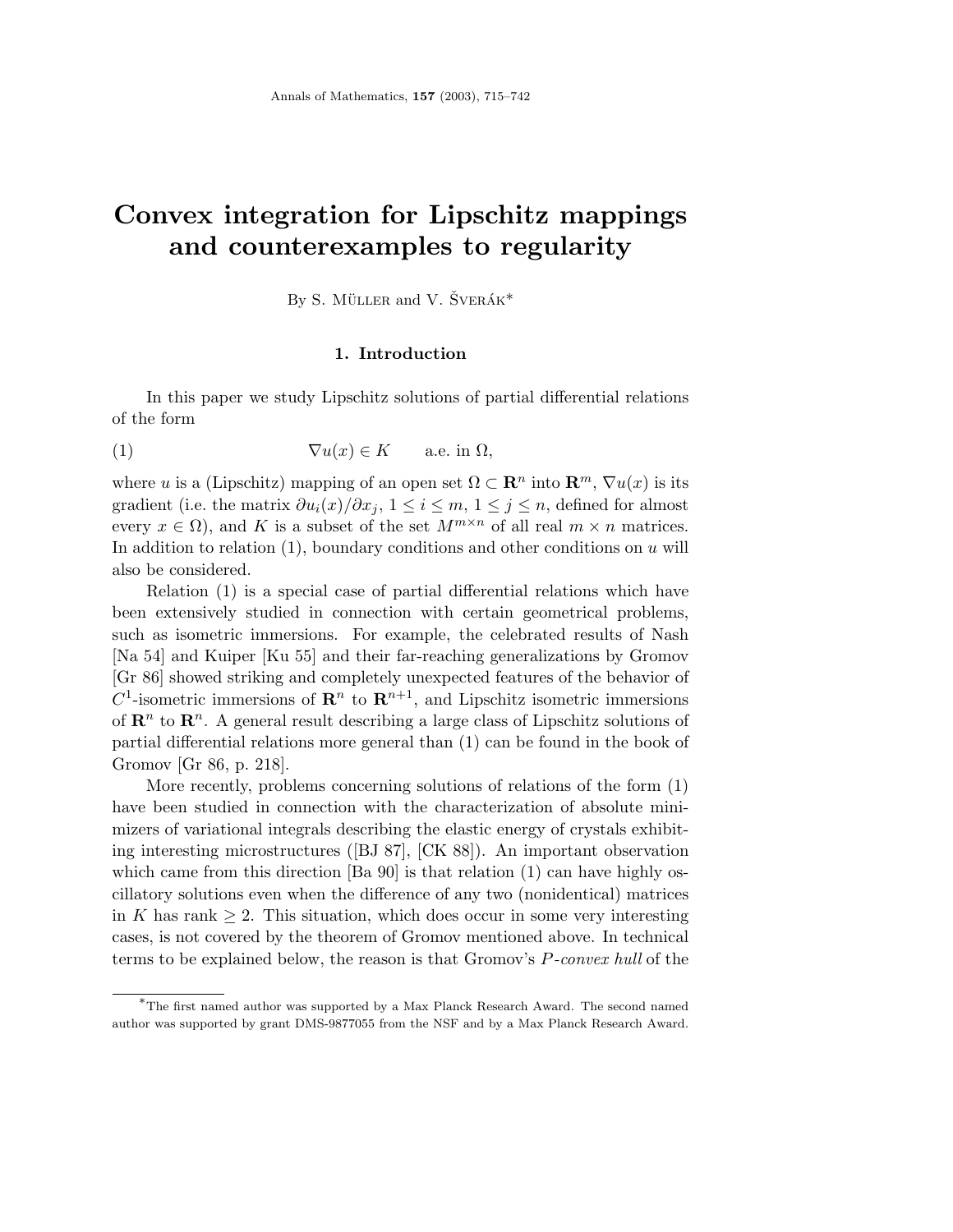set *K* is again *K* in that situation. The main result of this paper, Theorem 3*.*2, covers many of these cases and shows that in the Lipschitz case it seems to be more natural to work with a different hull, which is defined in terms of rank-one convex functions, and can be significantly larger than the *P*-convex hull.

As an application of the theorem we give a solution of a long-standing problem regarding regularity of weak solutions of elliptic systems. We construct an example of a variational integral  $I(u) = \int_{\Omega} F(\nabla u)$ , where  $\Omega$  is an open disc in  $\mathbb{R}^2$ , *u* is a mapping of  $\Omega$  into  $\mathbb{R}^2$ , and *F* is a smooth, strongly quasi-convex function with bounded second derivatives, such that the Euler-Lagrange equation of *I* has a large class of weak solutions which are Lipschitz but not  $C^1$  in any open subset of  $\Omega$ , and have some other "wild" features. This result should be compared with the well-known result of Evans [Ev 86] which says that *minimizers* of *I* are smooth outside a closed subset of  $\Omega$  of measure zero. Our method also gives new conditions on *F* which are necessary for regularity. The conditions are expressed in terms of geometrical properties of the gradient mapping  $X \to DF(X)$ . We expect that the method is applicable to other interesting problems.

Our construction is quite different from well-known counterexamples to regularity of solutions of elliptic systems, such as [DG 68], [GM 68], or [HLN 96]. We should emphasize, however, that our method does not apply when  $F$  is convex. Very recently we became aware of the work of Scheffer [Sch 74], in which important partial results, including counterexamples, related to the regularity problem for the elliptic systems described above were obtained. It seems that the work was never published in a journal and has not received the attention it deserves. The point of view taken in that paper is implicitly quite similar to ours and in particular the *T*4-configurations discussed in Section 4.2 play an important role in Scheffer's work. At the same time, the new techniques we develop enable us to answer questions which [Sch 74] left open.

#### **2. Preliminaries**

Let us first recall the various notions of convexity related to lower-semicontinuity of variational integrals of the form  $I(u) = \int_{\Omega} f(\nabla u)$ , where  $\Omega$  is a bounded domain in  $\mathbb{R}^n$ ,  $u: \Omega \to \mathbb{R}^m$  is a (sufficiently regular) mapping, and  $f: M^{m \times n} \to \mathbf{R}$  is a continuous function defined on the set  $M^{m \times n}$  of all real  $m \times n$  matrices.

A function  $f: M^{m \times n} \to \mathbf{R}$  is quasi-convex if  $\int_{\Omega} (f(A + \nabla \varphi) - f(A)) \geq 0$ for each  $A \in M^{m \times n}$  and each smooth, compactly supported  $\varphi: \Omega \to \mathbf{R}^m$ . This definition was introduced by Morrey (see e.g. [Mo 66]) who also proved that the quasi-convexity of *f* is necessary and sufficient for the functional *I* to be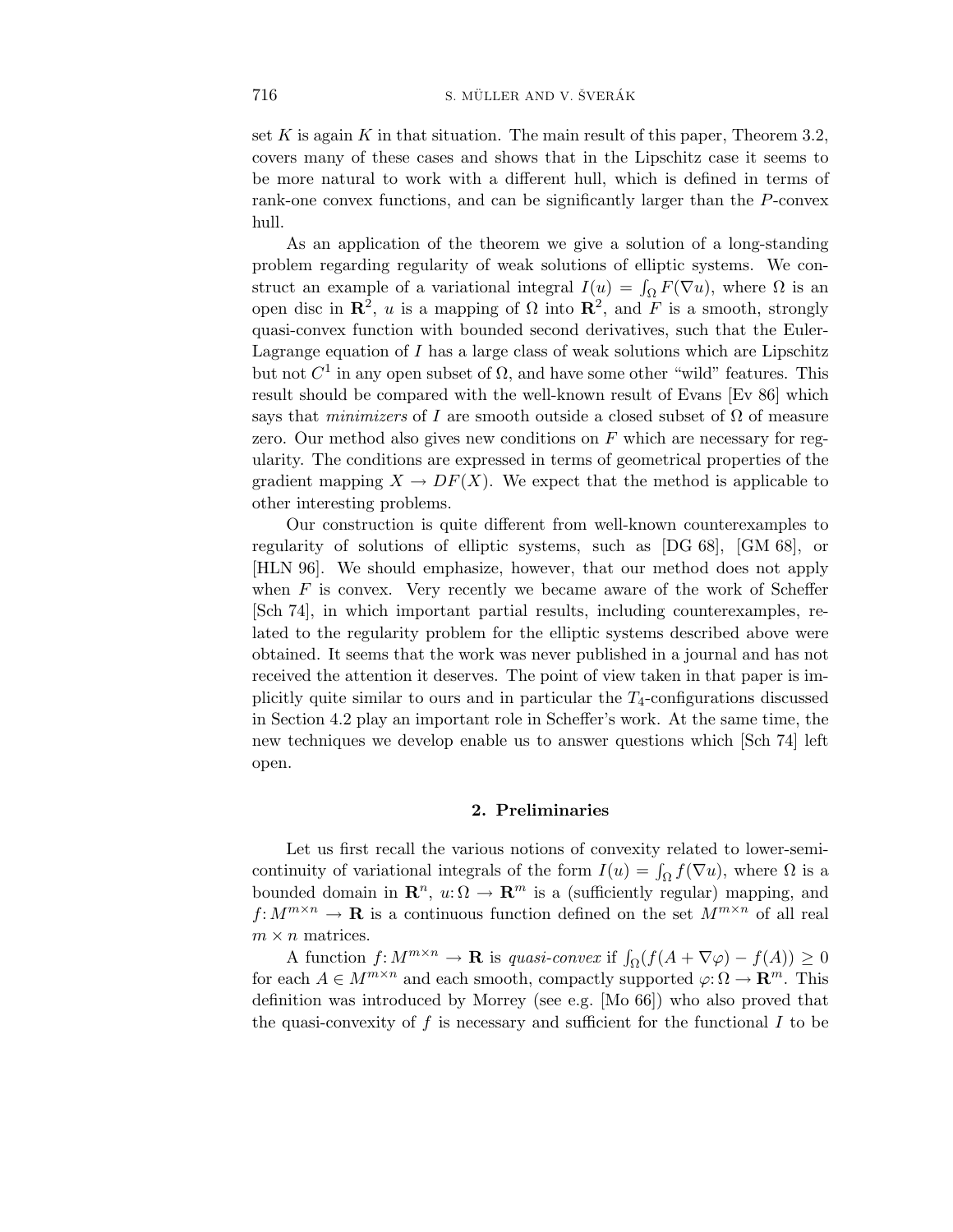lower-semicontinuous with respect to the uniform convergence of uniformly Lipschitz functions. It is also necessary and sufficient for the weak sequential lower-semicontinuity of *I* on Sobolev spaces  $W^{1,p}(\Omega, \mathbb{R}^m)$ , if natural growth conditions are satisfied; see [Ma 85] and [AF 87]. The definition of quasiconvexity is independent of  $\Omega$ , as can be seen by a simple scaling and covering argument ([Mo 66]). In fact, we have the following simple observation made by many authors:

LEMMA 2.1. Let  $\mathbf{T}^n$  be a flat *n*-dimensional torus. A function  $f: M^{m \times n}$  $\rightarrow$  **R** is quasi-convex if and only if  $\int_{\mathbf{T}^n} (f(A + \nabla \varphi) - f(A)) \geq 0$  for each  $A \in M^{m \times n}$  and each smooth  $\varphi: \mathbf{T}^n \to \mathbf{R}^m$ .

The reader is referred to [Sv 92a] for a proof of this statement.

We also recall that, with the notation above,  $f: M^{m \times n} \to \mathbf{R}$  is strongly quasi-convex if there exists  $\gamma > 0$  such that  $\int_{\Omega} (f(A + \nabla \varphi) - f(A)) \ge \gamma \int_{\Omega} |\nabla \varphi|^2$ for each  $A \in M^{m \times n}$  and each smooth, compactly supported  $\varphi: \Omega \to \mathbf{R}^m$ . This notion appears naturally in the regularity theory; see for example [Ev 86].

A function  $f: M^{m \times n} \to \mathbf{R}$  is *rank-one convex* if it is convex along any line whose direction is given by a matrix of rank one, i.e.  $t \to f(A + tB)$  is convex for each  $A \in M^{m \times n}$  and each  $B \in M^{m \times n}$  with rank  $B = 1$ . This class of functions will play a particularly important rôle in our analysis. It can be proved that any quasi-convex function is rank-one convex, but the opposite implication fails when  $n \geq 2, m \geq 3$  ([Sv 92a]). (The case  $n \geq 2, m = 2$  is open.)

We will also deal with functions which are defined only on symmetric matrices. We will denote by  $S^{n \times n}$  the set of all symmetric  $n \times n$  matrices. The notions introduced above for functions on  $M^{m \times n}$  can be modified in the obvious manner to apply to functions on symmetric matrices. For example, a function  $f: S^{n \times n} \to \mathbf{R}$  is quasi-convex, if  $\int_{\Omega} (f(A + \nabla^2 \phi) - f(A)) \geq 0$  for each  $A \in S^{n \times n}$  and each smooth, compactly supported  $\phi: \Omega \to \mathbf{R}$ . Again, the definition is independent of  $\Omega$  and, in fact,  $\Omega$  can be replaced by any flat *n*-dimensional torus.

In the rest of this section we examine in more detail facts related to rankone convexity.

Let  $\mathcal{O} \subset M^{m \times n}$  be an open set and let  $f: \mathcal{O} \to \mathbf{R}$  be a function. We say that  $f$  is rank-one convex in  $\mathcal{O}$ , if  $f$  is convex on each rank-one segment contained in  $\mathcal{O}$ . It is easy to see that every rank-one convex function  $f: \mathcal{O} \to \mathbf{R}$ is locally Lipschitz in  $\mathcal{O}$ .

We will use  $P$  to denote the set of all compactly supported probability measures in  $M^{m\times n}$ . For a compact set  $K\subset M^{m\times n}$  we use  $\mathcal{P}(K)$  to denote the set of all probability measures supported in *K*. For  $\nu \in \mathcal{P}$  we denote by  $\bar{\nu}$ the center of mass of  $\nu$ , i.e.  $\bar{\nu} = \int_{M^{m \times n}} X d\nu(X)$ .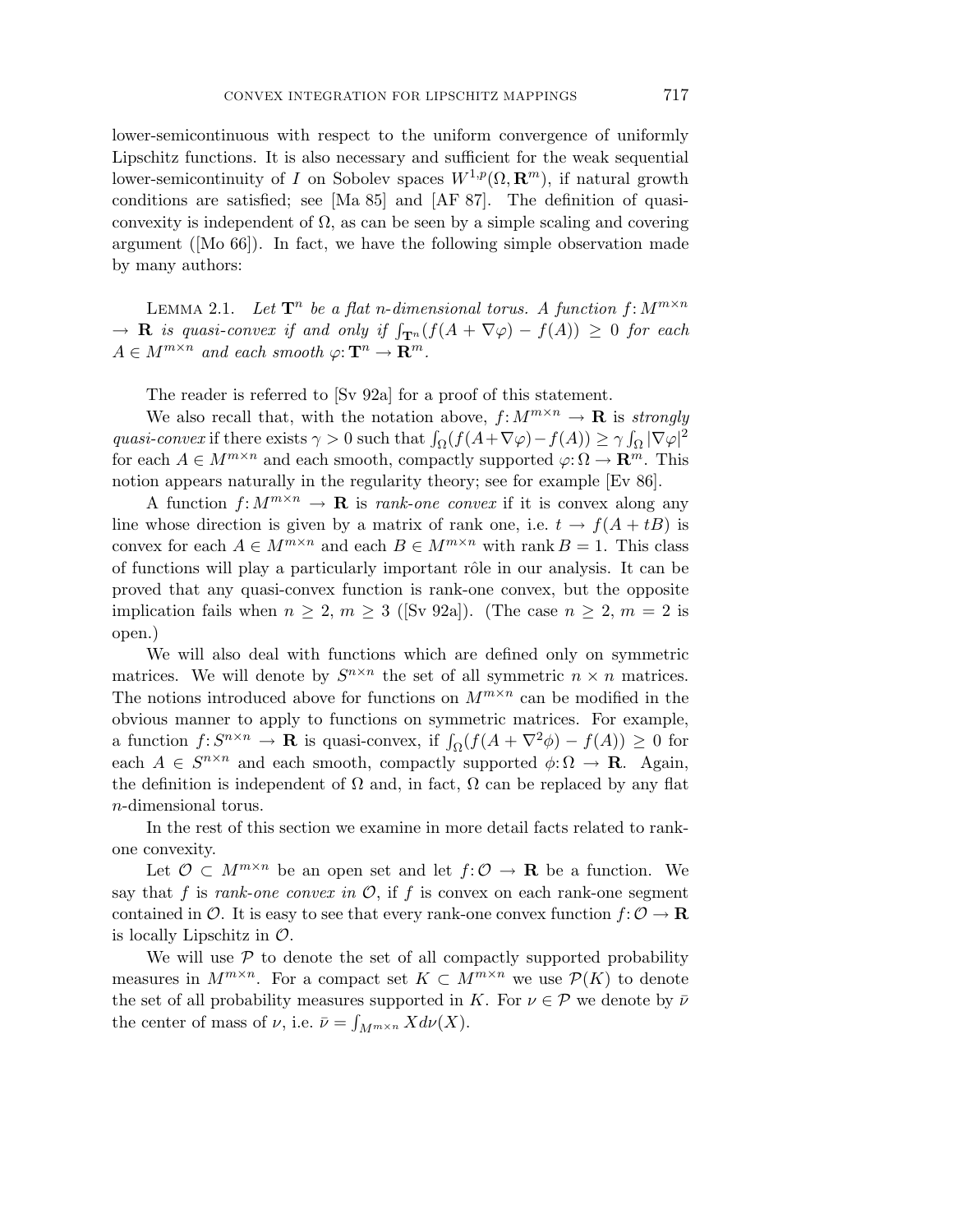Following [Pe 93], we say that a measure  $\nu \in \mathcal{P}$  is a *laminate* if  $\langle \nu, f \rangle \geq$  $f(\bar{\nu})$  for each rank-one convex function  $f: M^{m \times n} \to \mathbf{R}$ . At the center of our attention will be the sets  $\mathcal{P}^{\text{rc}}(K) = \{ \nu \in \mathcal{P}(K), \ \nu \text{ is a laminate} \}$ , which are defined for any compact set  $K \subset M^{m \times n}$ .

For  $A \in M^{m \times n}$  we denote by  $\delta_A$  the Dirac mass at A.

Let  $\mathcal O$  be an open subset of  $M^{m \times n}$ . Assume  $\nu \in \mathcal P$  is of the form  $\nu =$  $\sum_{j=1}^{j=r} \lambda_j \delta_{A_j}$ , with  $A_j \in \mathcal{O}$ ,  $j = 1, \ldots, r$ , and  $A_j \neq A_k$  when  $j \neq k$ . We say that  $\nu' \in \mathcal{P}$  can be obtained from  $\nu$  by an *elementary splitting in*  $\mathcal{O}$  if, for some  $j \in \{1, \ldots, r\}$ , and some  $\lambda \in [0, 1]$ , there exists a rank-one segment  $[B_1, B_2] \subset \mathcal{O}$  containing  $A_j$ , with  $A_j = (1 - s)B_1 + sB_2$ , such that  $\nu' =$  $\nu + \lambda \lambda_j ((1 - s) \delta_{B_1} + s \delta_{B_2} - \delta_{A_j}).$ 

We now define an important subset  $\mathcal{L}(\mathcal{O})$  of laminates, called *laminates* of a finite order in  $\mathcal{O}$ . By definition,  $\nu \in \mathcal{L}(\mathcal{O})$  if there exists a finite sequence of measures  $\nu_1, \ldots, \nu_m$  such that  $\nu_1 = \delta_A$  for some  $A \in \mathcal{O}, \nu_m = \nu$ , and  $\nu_{j+1}$ can be obtained from  $\nu_j$  by an elementary splitting in  $\mathcal O$  for  $j = 1, \ldots, m - 1$ . When  $\mathcal{O} = M^{m \times n}$ , the measures in  $\mathcal{L}(\mathcal{O}) = \mathcal{L}(M^{m \times n})$  are called *laminates of* a finite order (i.e. we do not refer to the set  $\mathcal O$  in that case).

Let *K* be a compact subset of  $M^{m \times n}$ . The *rank-one convex hull*  $K^{rc} \subset$  $M^{m \times n}$  of *K* is defined as follows. A matrix *X* does not belong to  $K^{rc}$  if and only if there exists  $f: M^{m \times n} \to \mathbf{R}$  which is rank-one convex such that  $f \leq 0$ on  $K$  and  $f(X) > 0$ . We emphasize that this definition will be used only when *K* is compact. For open sets  $\mathcal{O} \subset M^{m \times n}$ , we define the rank-one convex hull  $\mathcal{O}^{\text{rc}}$  of  $\mathcal{O}$  as  $\mathcal{O}^{\text{rc}} = \bigcup \{K^{\text{rc}}$ , K is a compact subset of  $\mathcal{O}\}$ . With this definition we have the property that the rank-one convex hull of an open set is again an open set, which will be useful for our purposes.

We refer the reader to [MP 98] for interesting results about rank-one convex hulls of closed sets. The following theorem, which is a slight generalization of a result from [Pe 93], will play an important rôle.

THEOREM 2.1. Let *K* be a compact subset of  $M^{m \times n}$  and let  $\nu \in \mathcal{P}^{\text{rc}}(K)$ . Let  $\mathcal{O} \subset M^{m \times n}$  be an open set such that  $K^{rc} \subset \mathcal{O}$ . Then there exists a sequence  $\nu_j \in \mathcal{L}(\mathcal{O})$  of laminates of a finite order in  $\mathcal{O}$  such that  $\bar{\nu}_j = \bar{\nu}$  for each *j* and the  $\nu_i$  converge weakly<sup>\*</sup> to  $\nu$  in  $\mathcal{P}$ .

As a preparation for the proof of the theorem, we prove the following lemma.

LEMMA 2.2. Let  $\mathcal{O}$  be an open subset of  $M^{m \times n}$ . Let  $f: \mathcal{O} \to \mathbf{R}$  be a continuous function and let  $R_{\mathcal{O}} f: \mathcal{O} \to \mathbf{R} \cup \{-\infty\}$  be defined by

 $R_{\mathcal{O}}f = \sup\{g, g: \mathcal{O} \to \mathbf{R} \text{ is rank-one convex in } \mathcal{O} \text{ and } g \leq f\}.$ 

Then for each  $X \in \mathcal{O}$ ,  $R_{\mathcal{O}}f(X) = \inf\{\langle \nu, f \rangle, \nu \in \mathcal{L}(\mathcal{O}) \text{ and } \bar{\nu} = X\}.$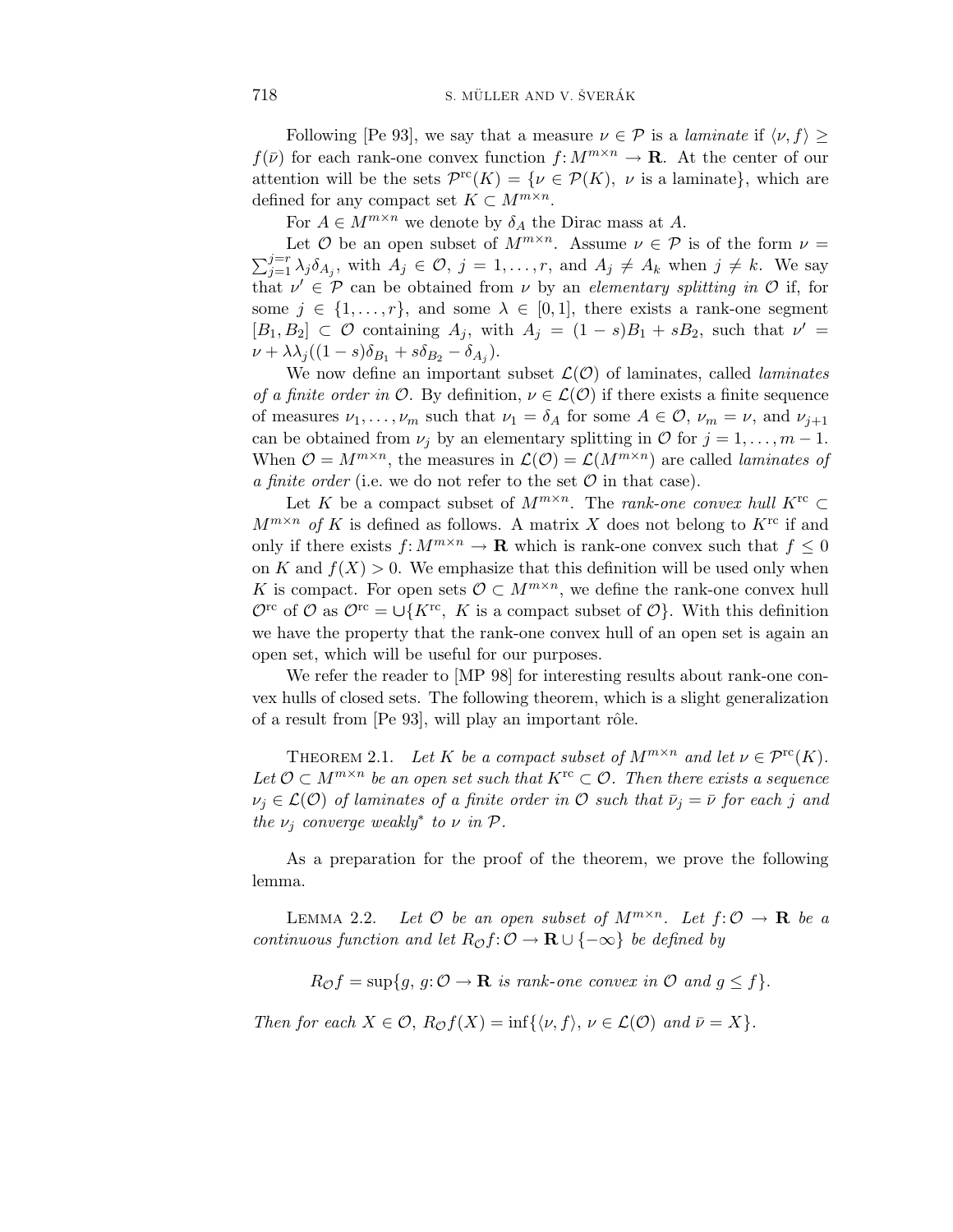*Proof.* Let us denote by  $\tilde{f}$  the function in  $\mathcal{O}$  defined by  $\tilde{f}(X) = \inf\{\langle \nu, f \rangle,$  $\nu \in \mathcal{L}(\mathcal{O})$  and  $\bar{\nu} = X$ . Clearly  $R_{\mathcal{O}} f \leq \tilde{f}$  in  $\mathcal{O}$ . On the other hand, we see from the definition of the set  $\mathcal{L}(\mathcal{O})$  that it has the following property: if  $\nu_1, \nu_2 \in \mathcal{L}(\mathcal{O})$ , and the segment  $[\bar{\nu}_1, \bar{\nu}_2]$  is a rank-one segment contained in  $\mathcal{O}$ , then any convex combination of  $\nu_1$  and  $\nu_2$  is again in  $\mathcal{L}(\mathcal{O})$ . Using this, we see immediately from the definitions that  $\tilde{f}$  is rank-one convex in  $\mathcal O$  and hence  $R_{\mathcal{O}} f = f$ .

*Proof of Theorem* 2.1. Let  $\nu \in \mathcal{P}^{\text{rc}}(K)$  and let  $\bar{\nu} = A$  be its center of mass. From the definitions we see that  $A \in K^{\text{rc}}$ . We choose an open set  $U \subset M^{m \times n}$ satisfying  $K^{rc} \subset U \subset \overline{U} \subset \mathcal{O}$  and define  $\mathcal{F} = {\mu \in \mathcal{L}(U), \overline{\mu} = A}.$  We claim that the weak<sup>\*</sup> closure of  $\mathcal F$  contains  $\nu$ . To prove the claim, we argue by contradiction. Assume  $\nu$  does not belong to the weak<sup>\*</sup> closure of  $\mathcal{F}$ . Since  $\mathcal F$  is clearly convex, we see from the Hahn-Banach theorem that there exists a continuous function  $f: \bar{U} \to \mathbf{R}$  such that  $\langle \nu, f \rangle < \inf \{ \langle \mu, f \rangle, \ \mu \in \mathcal{L}(U) \text{ and } \}$  $\bar{\mu} = A$ . By Lemma 2.2, we have inf $\{\langle \mu, f \rangle, \ \mu \in \mathcal{L}(U) \text{ and } \bar{\mu} = A\} = R_U f(A).$ We see that the function  $\tilde{f} = R_U f : U \to \mathbf{R}$  is rank-one convex in *U* and satisfies  $\langle \nu, \tilde{f} \rangle \leq \langle \nu, f \rangle < \tilde{f}(\bar{\nu})$ . By Lemma 2.3 below, there exists a rank-one convex function  $F: M^{m \times n} \to \mathbf{R}$  such that  $F = \tilde{f}$  on  $K^{rc}$ . We conclude that  $\nu$  cannot belong to  $\mathcal{P}^{\text{rc}}(K)$ , a contradiction. The proof is finished.

LEMMA 2.3. Let  $K \subset M^{m \times n}$  be a compact set, let  $\mathcal O$  be an open set containing  $K^{\text{rc}}$  (the rank-one convex hull of K) and let  $f: \mathcal{O} \to \mathbf{R}$  be rankone convex. Then there exists  $F: M^{m \times n} \to \mathbf{R}$  which is rank-one convex and coincides with *f* in a neighborhood of *K*rc.

*Proof.* We claim there exists a nonnegative rank-one convex  $q: M^{m \times n}$  $\rightarrow \mathbf{R}$  such that  $K^{\text{rc}} = \{X, g(X) = 0\}$ . To prove this, we choose  $R > 0$  so that  $K \subset B_{R/2} = \{X, |X| < R/2\}$  and define  $g_1: B_R \to \mathbf{R}$  by

 $g_1(X) = \sup\{f(X), f: B_R \to \mathbf{R},\}$ 

*f* is rank-one convex in  $B_R$  and  $f \leq \text{dist}(\cdot, K)$  in  $B_R$ *.* 

The function  $g_1$  is obviously nonnegative and rank-one convex in  $B_R$ . Moreover,  $\{X \in B_R, g_1(X) = 0\} \supset K$  and from the definition of  $K^{\text{rc}}$  we see that  $g_1 > 0$  outside  $K^{\text{rc}}$ . We now define

$$
g(X) = \begin{cases} \max(g_1(X), 12|X| - 9R) & \text{when } X \in B_R \\ 12|X| - 9R & \text{when } |X| \ge R. \end{cases}
$$

Clearly g is rank-one convex in a neighborhood of any point X with  $|X| \neq R$ . Since  $g_1(X) \le 2|X|$  when  $|X| = R$ , we see that we have  $g(X) = 12|X| - 9R$  in a neighborhood of  $\{|X| = R\}$ . We see that *g* is nonnegative, rank-one convex in  $M^{m \times n}$ ,  $\{X, g(X) = 0\} \supset K$ , and  $\{X, g(X) > 0\} \cap K^{rc} = \emptyset$ . Therefore  ${X, g(X) = 0} = K^{rc}$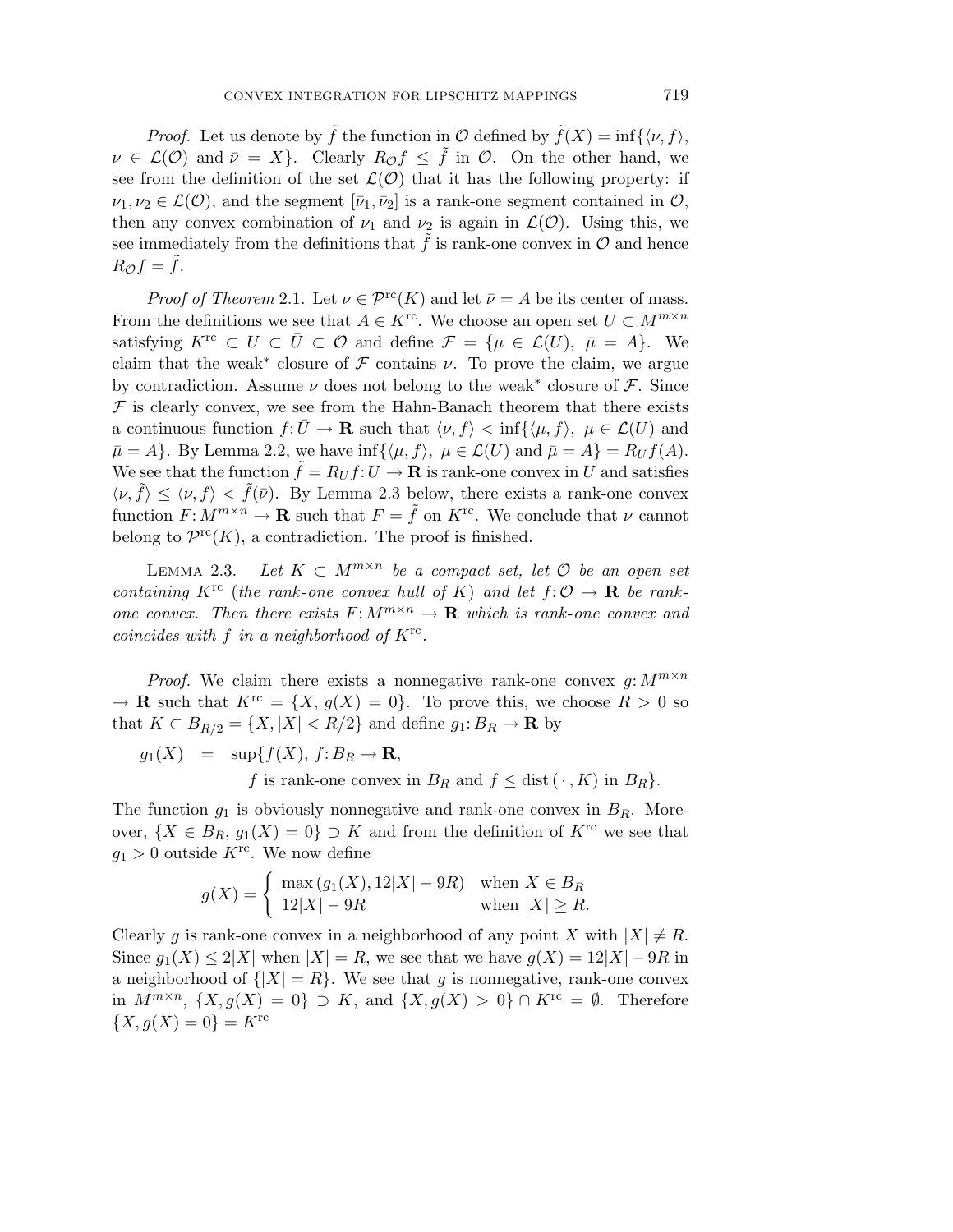We can now finish the proof of the lemma. Replacing  $f$  by  $f + c$ , if necessary, we can assume that  $f > 0$  in a neighborhood of  $K^{rc}$ . For  $k > 0$ we let  $U_k = \{X \in \mathcal{O}, f(X) > kg(X)\}.$  We also let  $V_k$  be the union of the connected components of  $U_k$  which have a nonempty intersection with  $K^{\text{rc}}$ . It is easy to see that there exists  $k_0 > 0$  such that  $\bar{V}_{k_0} \subset \mathcal{O}$ . We now let  $F(X) = f(X)$  when  $X \in V_{k_0}$  and  $F(X) = k_0 g(X)$  when  $X \in M^{m \times n} \setminus V_{k_0}$ . It is easy to check that the function *F* defined in this way is rank-one convex on *M*m×n.

#### **3. Constructions**

Throughout this section,  $\Omega$  denotes a fixed bounded open subset of  $\mathbb{R}^n$ . We will use the following terminology. A Lipschitz mapping  $u: \Omega \to \mathbb{R}^m$  is piecewise affine, if there exists a countable system of mutually disjoint open sets  $\Omega_i \subset \Omega$  which cover  $\Omega$  up to a set of zero measure, and the restriction of *u* to each of the sets  $\Omega_i$  is affine.

Following Gromov ([Gr 86, p. 18]) we also introduce the following concept. Let  $\mathcal{F}(\Omega, \mathbf{R}^m)$  be a family of continuous mappings of  $\Omega$  into  $\mathbf{R}^m$ . We say that a given continuous mapping  $v_0: \Omega \to \mathbf{R}^m$  admits a fine  $C^0$ -approximation by the family  $\mathcal{F}(\Omega, \mathbf{R}^m)$  if there exists, for every continuous function  $\varepsilon: \Omega \to (0, \infty)$ , an element *v* of the family  $\mathcal{F}(\Omega, \mathbf{R}^m)$  such that  $|v(x) - v_0(x)| < \varepsilon(x)$  for each  $x \in \Omega$ .

3.1. The basic construction. The main building block of all the solutions of relation (1) which we construct in this paper is the following simple lemma.

LEMMA 3.1. Let  $A, B \in M^{m \times n}$  be two matrices with rank  $(B - A) = 1$ , let  $b \in \mathbb{R}^m$ ,  $0 < \lambda < 1$  and  $C = (1 - \lambda)A + \lambda B$ . Then, for any  $0 < \delta <$  $|A - B|/2$ , the affine mapping  $x \to Cx + b$  admits a fine  $C^0$ -approximation by piecewise affine mappings  $u: \Omega \to \mathbf{R}^m$  such that dist  $(\nabla u(x), \{A, B\}) < \delta$ almost everywhere in  $\Omega$ , meas  $\{x \in \Omega, |\nabla u(x) - A| < \delta\} = (1 - \lambda)$  meas  $\Omega$ , and  $\text{meas } \{x \in \Omega, |\nabla u(x) - B| < \delta\} = \lambda \text{meas } \Omega.$ 

Proof. We first note that it is enough to prove the lemma only for a special case when the function  $\varepsilon(x)$  appearing in the definition of a fine  $C^0$ -approximation is constant and the function approximating the function *u* satisfies the boundary condition  $u(x) = Cx + b$  for  $x \in \partial \Omega$ . This can be seen by considering a sequence of open sets  $\Omega_i$  which are mutually disjoint, satisfy  $\Omega_j \subset \Omega$ , and cover  $\Omega$  up to a set of measure zero.

To prove the special case, we note that we can assume without loss of generality that  $A = -\lambda a \otimes e_n$ ,  $B = (1 - \lambda)a \otimes e_n$ , and  $C = 0$ , where  $a \in \mathbb{R}^m$ and  $e_n = (0, \ldots, 0, 1) \in \mathbb{R}^n$ . We define  $h: \mathbb{R} \to \mathbb{R}$  and  $w: \mathbb{R}^n \to \mathbb{R}^m$  by  $h(s) = (|s|+(2\lambda-1)s)/2$  and  $w(x) = a \max(0, 1-|x_1|-\ldots-|x_{n-1}|-h(x_n)).$  We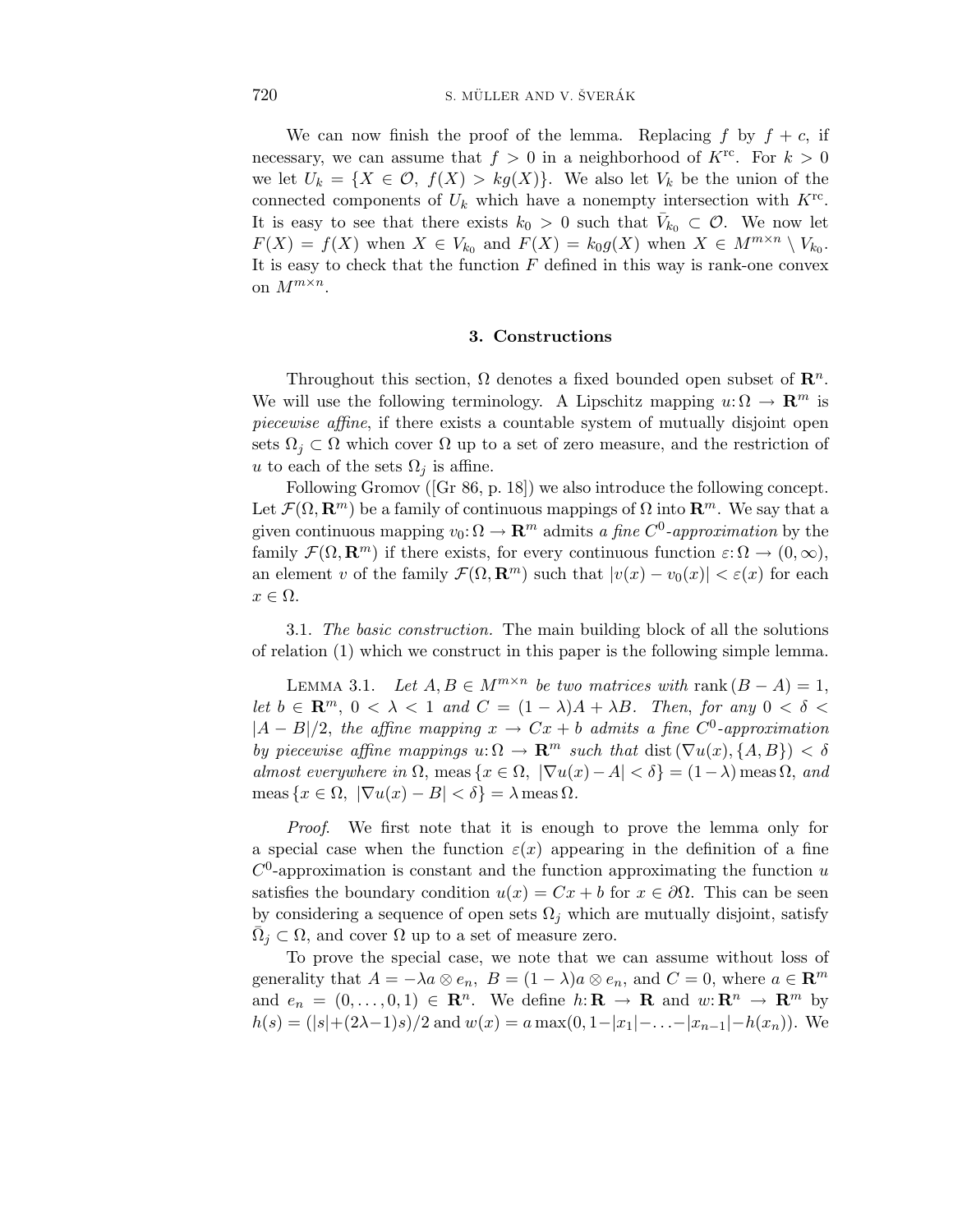choose a small  $\delta' > 0$ , and set  $v(x) = \delta' w(x_1, \ldots, x_{n-1}, x_n/\delta')$ . We also let  $\omega =$  ${x, v(x) > 0}$ . We check by a direct calculation that dist  $(\nabla v(x), \{A, B\}) \le$  $(n-1)|a|\delta'$  for almost every  $x \in \omega$ . We clearly also have  $v(x) = 0$  when  $x \in \partial \omega$ . By Vitali's theorem we can cover  $\Omega$  up to a set of measure zero by a countable family  $\{\omega_i\}$  of mutually disjoint sets of the form  $\omega_i = y_i + r_i \omega$  (with  $y_i \in \mathbb{R}^n$ and  $r_i \in (0, \epsilon)$ ). We let  $u(x) = r_i v(r_i^{-1}(x - y_i)$  when  $x \in \omega_i$ , and  $u(x) = 0$  if  $x \in \Omega \setminus \cup_i \omega_i$ . It easy to check that *u* satisfies the required conditions, provided  $\delta'$  is sufficiently small.

LEMMA 3.2. Let  $\nu \in \mathcal{P}(M^{m \times n})$  be a laminate of a finite order, let  $A = \overline{\nu}$ be its center of mass. Let us write  $\nu = \sum_{j=1}^r \lambda_j \delta_{A_j}$  with  $\lambda_j > 0$  and  $A_i \neq A_j$ when  $i \neq j$ , and let

$$
\delta_1 = \min\{|A_i - A_j|/2; 1 \le i < j \le r\}.
$$

Then, for each  $b \in \mathbb{R}^m$ , and each  $0 < \delta < \delta_1$ , the mapping  $x \to Ax + b$ admits a fine *C*0-approximation by piecewise affine mappings *u* satisfying dist  $(\nabla u(x), \{A_1, \ldots, A_r\}) < \delta$  a.e. in  $\Omega$  and

$$
\operatorname{meas}\left\{x \in \Omega, \operatorname{dist}\left(\nabla u(x), A_j\right) < \delta\right\} = \lambda_j \operatorname{meas} \Omega
$$

for each  $j \in \{1, \ldots, r\}$ .

Proof. This can be easily proved by applying iteratively Lemma 3.1 in a way which is naturally suggested by the definition of the laminate of a finite order. We outline some details for the convenience of the reader. Let  $\delta_A =$  $\nu_1, \nu_2, \ldots, \nu_m = \nu$  be a sequence of measures such that  $\nu_{j+1}$  can be obtained from  $\nu_j$  by an elementary splitting in  $M^{m \times n}$ . If  $m = 1$ , there is nothing to prove, if  $m = 2$ , our statement is exactly Lemma 3.1. Proceeding by induction on *m*, let us assume that the lemma has been proved for  $\nu$  replaced by  $\nu_{m-1}$ . Let us write  $\nu_{m-1} = \sum_{j=1}^{j=r'} \lambda'_j \delta_{A'_j}$ , with  $A'_k \neq A'_l$  when  $k \neq l$ . Since  $\nu = \nu_m$  can be obtained from  $\nu_{m-1}$  by an elementary splitting,

$$
\nu = \nu_{m-1} + \lambda \lambda'_{j_0} ((1-s)\delta_{B_1} + s\delta_{B_2} - \delta_{A'_{j_0}})
$$

for some  $\lambda \in [0, 1], s \in [0, 1], j_0 \in \{1, \ldots, r'\}$ , and a rank-one segment  $[B_1, B_2]$ containing  $A'_{j_0}$ . By our assumptions, for any sufficiently small  $0 < \delta' < \delta/2$ , the map  $x \to Ax + b$  admits a fine  $C^0$ -approximation by piecewise affine maps  $u'$  satisfying dist  $(\nabla u'(x), \{A'_1, \ldots, A'_{r'}\}) < \delta'$  a.e. in  $\Omega$  and

$$
meas \{x \in \Omega; \text{dist}(\nabla u'(x), A'_j) < \delta'\} = \lambda'_j \text{ meas } \Omega.
$$

For any such  $u'$  we can find an open set  $\Omega' \subset \Omega$  such that dist  $(\nabla u'(x), A'_{j_0}) < \delta'$ in  $\Omega'$ , meas  $\Omega' = \lambda$  meas  $\{x \in \Omega; \text{dist}(\nabla u'(x), A'_{j_0}) < \delta'\} = \lambda \lambda'_{j_0}$  meas  $\Omega$ , and  $u'$ is piecewise affine in  $\Omega'$ . Let  $\Omega'_{k} \subset \Omega'$ ,  $k = 1, 2, \ldots$  be mutually disjoint open sets which cover  $\Omega'$  up to a set of measure zero such that  $\nabla u' = A_k = \text{const}$  in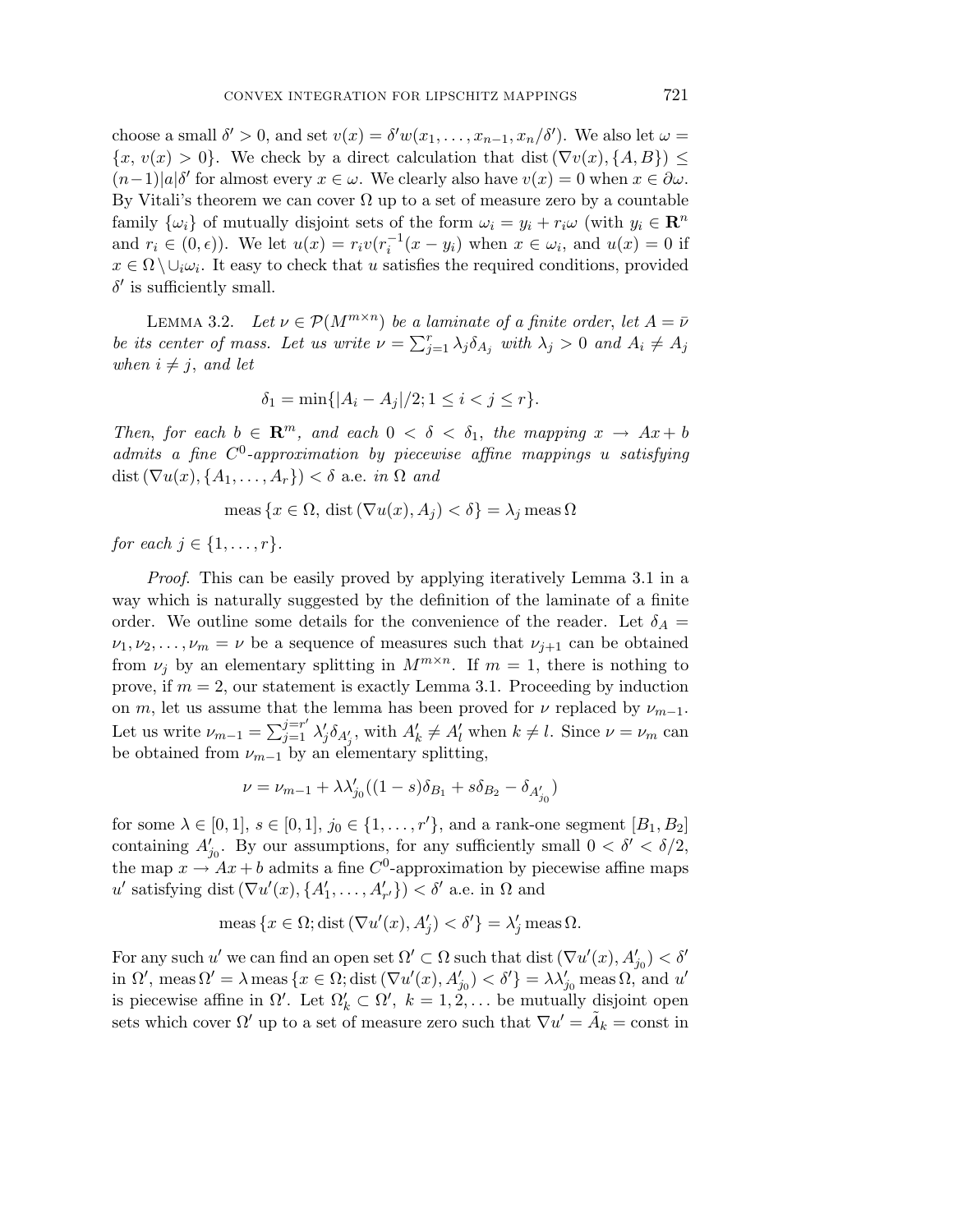$\Omega'_k$ , with  $|\tilde{A}_k - A'_{j_0}| < \delta'$ . We now adjust *u'* by applying Lemma 3.1 on each  $\Omega'_k$  with  $A = B_1 + \tilde{A}_k - A'_{j_0}, B = B_2 + \tilde{A}_k - A'_{j_0}, C = \tilde{A}_k, \delta = \delta'$ , and the proof is easily finished.

3.2. Open relations. We recall that the rank-one convex hull  $\mathcal{O}^{\text{rc}}$  of an open set  $\mathcal{O} \subset M^{m \times n}$  is, by definition, the union of the rank-one convex hulls of all compact subsets of  $\mathcal{O}$ . The main result of this subsection is the following.

THEOREM 3.1. Let  $\mathcal{O} \subset M^{m \times n}$  be open, and let  $P \subset \mathcal{O}^{rc}$  be compact. Let  $u_0: \Omega \to \mathbf{R}^m$  be a piecewise affine Lipschitz mapping such that  $\nabla u_0(x) \in P$ for a.e.  $x \in \Omega$ . Then  $u_0$  admits a fine  $C^0$ -approximation by piecewise affine Lipschitz mappings  $u: \Omega \to \mathbf{R}^m$  satisfying  $\nabla u(x) \in \mathcal{O}$  a.e. in  $\Omega$ .

Proof. As a first step, we prove the following lemma.

LEMMA 3.3. Let  $K \subset M^{m \times n}$  be a compact set and let  $U \subset M^{m \times n}$ be an open set containing *K*. Let  $\nu \in \mathcal{P}^{\text{rc}}(K)$  and denote  $A = \bar{\nu}$ . Let  $b \in \mathbb{R}^m$ . Then, for any given  $\delta > 0$ , the mapping  $x \to Ax + b$  admits a fine  $C^0$ -approximation by piecewise affine mappings *u* satisfying  $\nabla u(x) \in U^{\text{rc}}$  a.e. in  $\Omega$  and meas  $\{x \in \Omega, \nabla u(x) \in U\} > (1 - \delta)$  meas  $\Omega$ .

*Proof.* By Theorem 2.1 there exists a laminate  $\mu$  of a finite order which is supported in a finite subset of *U*<sup>rc</sup> and satisfies  $\bar{\mu} = \bar{\nu}$  and  $\mu(U) > (1 - \delta)$ . Let us write  $\mu = \sum_{j=1}^{j=r} \lambda_j \delta_{A_j}$ , so that  $\delta_1 = \min\{|A_k - A_l|/2; 1 \leq k < l \leq r\} > 0$ . We choose  $0 < \delta' < \delta_1$  so that each  $A_k \in U$  is at distance at least  $\delta'$  from the boundary  $\partial U$ . From Lemma 3.2 we see that the map  $x \to Ax + b$  admits a fine  $C^0$ -approximation by piecewise maps *u* such that dist  $(\nabla u(x), \{A_1, \ldots, A_r\})$  $\langle$  δ' a.e. in Ω and meas {*x* ∈ Ω; dist ( $∇u(x), A_j$ )  $\langle$  δ'} =  $\lambda_j$  meas Ω for *j* = 1*,...,r*, and our lemma immediately follows.

Theorem 3*.*1 can now be proved by repeatedly applying Lemma 3*.*3 in the following way. We first choose a sequence of compact sets  $K_1, K_2, \ldots \subset$ *M*<sup>m×n</sup>, a sequence of open sets  $U_1, U_2, \ldots \subset M^{m \times n}$ , and a compact set  $Q$  ⊂ *M*<sup>*m*×*n*</sup> such that *P* = *K*<sub>1</sub> ⊂ *U*<sub>1</sub> ⊂ *K*<sub>2</sub> ⊂ *U*<sub>2</sub> ⊂ *...* ⊂ *Q* ⊂  $\mathcal{O}^{\text{rc}}$ . We also choose  $0 < \delta < 1$ . Let  $\varepsilon = \varepsilon(x) > 0$  be a continuous function on  $\Omega$ . In the first step we apply Lemma 3.3 to approximate  $u_0$  up to  $\varepsilon/2$  by a mapping  $u_1$  satisfying  $\nabla u_1(x) \in U_1^{\text{rc}}$  a.e. in  $\Omega$ , together with meas { $x \in \Omega$ ,  $\nabla u_1(x)$  $\{U_1\}$  >  $(1 - \delta)$  meas  $\Omega$ . We now modify  $u_1$  on those subregions of  $\Omega$  where  $\nabla u_1(x)$  does not belong to  $U_1$  by applying Lemma 3.3 again. We obtain a new mapping,  $u_2$ , which approximates  $u_1$  up to  $\varepsilon/4$ , coincides with  $u_1$  a.e. in the set  $\{x \in \Omega, \nabla u_1(x) \in U_1\}$ , and satisfies  $\nabla u_2(x) \in U_2^{\text{rc}}$  a.e. in  $\Omega$  together with meas  $\{x \in \Omega, \nabla u_2(x) \in U_2\}$  >  $((1 - \delta) + \delta(1 - \delta))$  meas  $\Omega$ . By continuing this procedure we get a sequence  $u_k$  of mappings which is easily seen to converge to a mapping *u* which gives the required approximation of *u*0.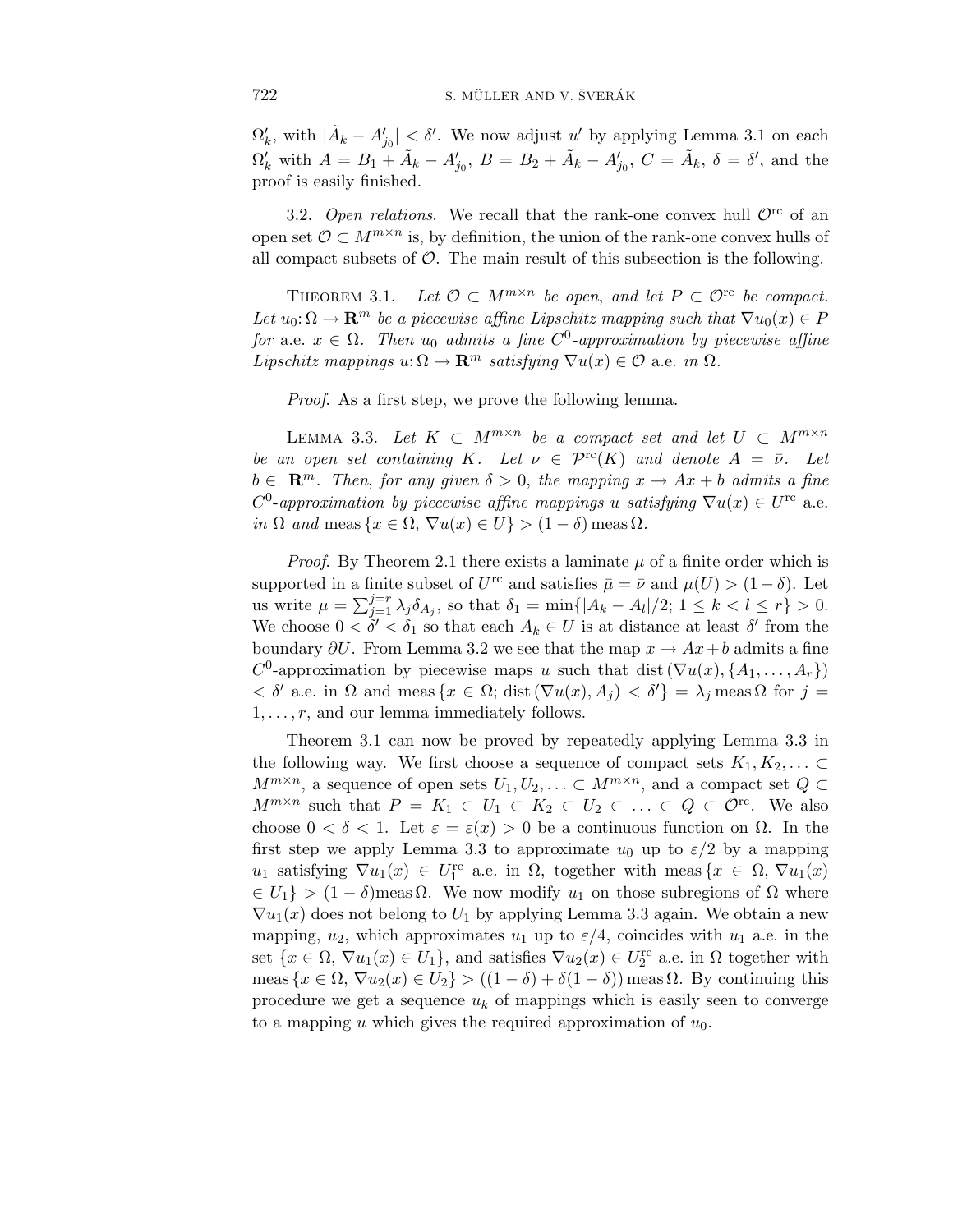Remark. From the proofs of Lemma 3.2, Lemma 3*.*3, and Theorem 3*.*1 it is easy to see that Lemma 3.2 remains true if  $\nu$  is a laminate (not necessarily of finite order) which can be written as a finite convex combination of Dirac masses.

3.3. Closed relations and in-approximations. When considering relation  $(1)$  for closed sets  $K$ , it is natural to try to construct solutions by combining Theorem 3*.*1 and a suitable limit procedure. For simplicity we will assume in this section that  $K$  is compact. Following Gromov ([Gr 86, p. 218]) we say that a sequence of open sets  ${U_i}_{i=1}^{\infty}$  is an *in-approximation* of *K* if  $U_i \subset U_{i+1}^{\text{rc}}$ for each *i*, and  $\sup_{X \in U_i}$  dist  $(X, K) \to 0$  as  $i \to \infty$ . (The definition does not require that each point of *K* can be reached by a sequence  $X_i \in U_i$ .)

THEOREM 3.2. Assume that a compact set  $K \subset M^{m \times n}$  admits an inapproximation by open sets  $U_i$  in the sense of the definition above. Then any  $C^1$ -mapping  $v: \Omega \to \mathbf{R}^m$  satisfying  $\nabla v(x) \in U_1$  in  $\Omega$  admits a fine  $C^0$ -approximation by Lipschitz mappings  $u: \Omega \to \mathbb{R}^m$  satisfying  $\nabla u(x) \in K$  a.e. in  $\Omega$ .

Proof. By the same argument as in the proof of Lemma 3.1 it is enough to prove the statement only in the case when the function  $\varepsilon = \varepsilon(x)$  in the definition of a fine *C*0-approximation is constant.

Let  $\rho: \mathbb{R}^n \to \mathbb{R}$  be the usual mollifying kernel, i.e. we assume that  $\rho$  is smooth, nonnegative, supported in  $\{x, |x| < 1\}$ , and  $\int \rho = 1$ . For  $\varepsilon > 0$  we let  $\rho_{\varepsilon} = \varepsilon^{-n} \rho(x/\varepsilon)$ . For a function  $w \in L^1(\Omega)$  we define  $\rho_{\varepsilon} * w$  in the usual way, by considering *w* as a function on  $\mathbb{R}^n$  with  $w = 0$  outside  $\Omega$ . In other words,  $\rho_{\varepsilon} * w(x) = \int_{\Omega} w(y) \rho_{\varepsilon}(x - y) dy.$ 

We start the proof by choosing  $\delta_1 > 0$  (the exact value of which will be specified later) and by approximating *v* by a piecewise affine  $u_1: \Omega \to \mathbb{R}^m$  with  $|u_1 - v| < \delta_1$  in  $\Omega$ ,  $u_1 = v$  on  $\partial\Omega$ , and  $\nabla u_1 \in U_1$  a.e. in  $\Omega$ . (We recall that in this paper "piecewise affine" allows for countably many affine pieces.) We also choose  $\varepsilon_1 > 0$  so that  $||\nabla u_1 * \rho_{\varepsilon_1} - \nabla u_1||_{L^1(\Omega)} \leq 2^{-1}$ .

Using Theorem 3*.*1 together with an obvious inductive argument, we construct a sequence of mappings  $u_i: \Omega \to \mathbf{R}^m$  and numbers  $0 < \varepsilon_i < 2^{-i}, \delta_i > 0$ satisfying

$$
\nabla u_i \in U_i \quad \text{a.e. in } \Omega,
$$
  
\n
$$
u_i = v \quad \text{on } \partial\Omega,
$$
  
\n
$$
||\nabla u_i * \rho_{\varepsilon_i} - \nabla u_i||_{L^1(\Omega)} \leq 2^{-i},
$$
  
\n
$$
\delta_{i+1} = \varepsilon_i \delta_i,
$$
  
\n
$$
|u_{i+1} - u_i| \leq \delta_{i+1} \quad \text{in } \Omega.
$$

The mappings  $u_i$  converge uniformly to a Lipschitz function  $u: \Omega \to \mathbb{R}^m$ . We also have  $|u - v| \leq \sum_{i} |u_{i+1} - u_i| + |u_1 - v| \leq 2\delta_1$ . It remains to prove that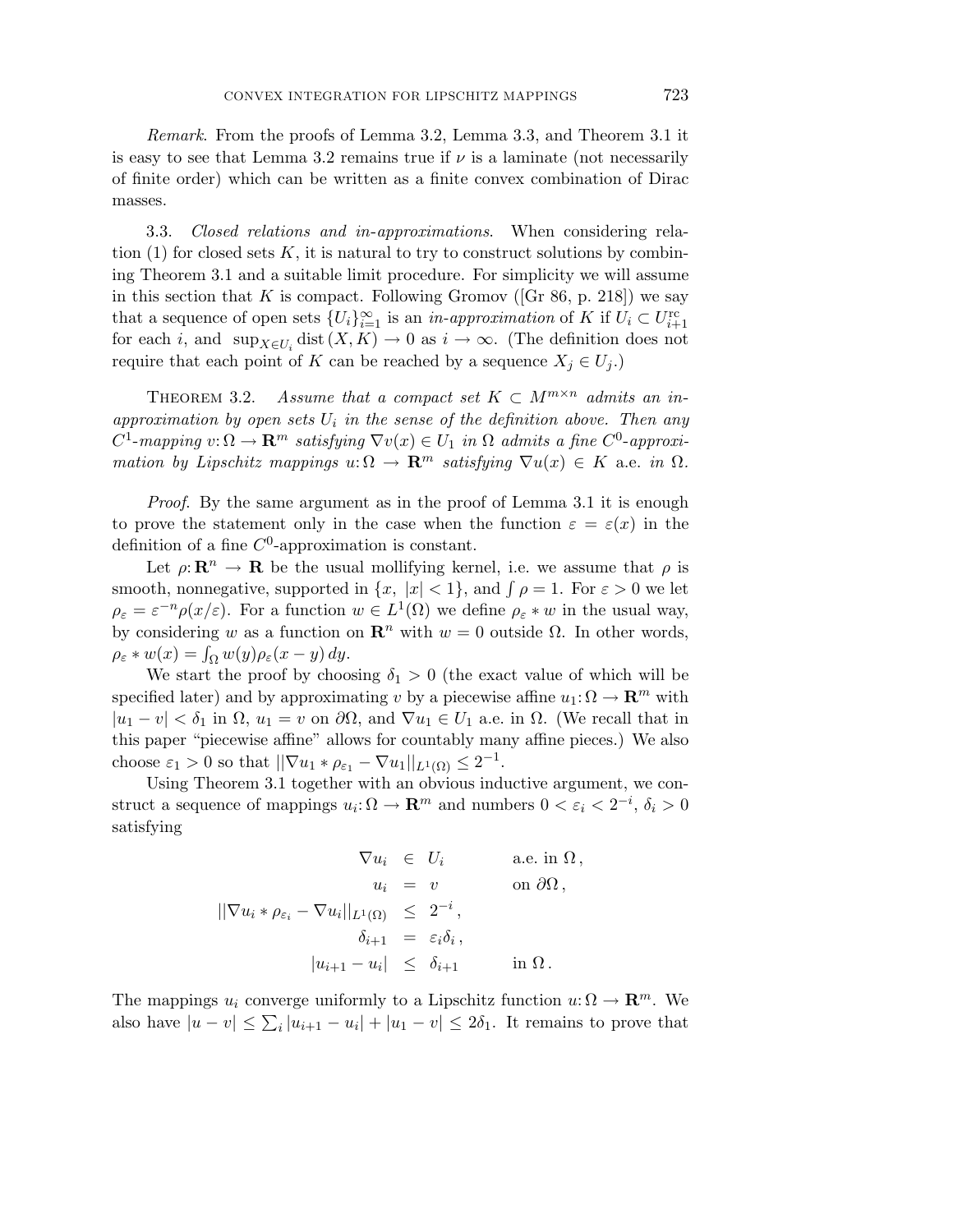$\nabla u \in K$  a.e. in  $\Omega$ . This will be clear if we establish that  $\nabla u_i \to \nabla u$  in  $L^1(\Omega)$ . We can write

$$
\begin{array}{rcl}\n||\nabla u_i - \nabla u||_{L^1(\Omega)} & \leq & ||\nabla u_i - \nabla u_i * \rho_{\varepsilon_i}||_{L^1(\Omega)} \\
& & + ||\nabla u * \rho_{\varepsilon_i} - \nabla u||_{L^1(\Omega)} \\
& & + ||\nabla u_i * \rho_{\varepsilon_i} - \nabla u * \rho_{\varepsilon_i}||_{L^1(\Omega)}.\n\end{array}
$$

The first two terms on the right-hand side of this inequality clearly converge to zero as  $i \to \infty$ . Defining  $\Omega_i = \{x \in \Omega, \text{dist}(x, \partial \Omega) > 2\varepsilon_i\}$  we can estimate the third term as

$$
||(u_i - u) * \nabla \rho_{\varepsilon_i}||_{L^1(\Omega)} + ||\nabla u_i - \nabla u||_{L^1(\Omega \setminus \Omega_i)} \leq \frac{c}{\varepsilon_i}||u_i - u||_{\infty} + C \operatorname{meas} (\Omega \setminus \Omega_i),
$$

where *c* and *C* are constants depending only on  $\rho$  and the Lipschitz constant of  $u_i - u$ , respectively.

We have

$$
||u_i - u||_{\infty} \leq \sum_{j=i}^{\infty} ||u_j - u_{j+1}||_{\infty} \leq \sum_{j=i+1}^{\infty} \delta_j \leq 2\delta_{i+1}.
$$

Hence the third term can be estimated by

$$
2c\delta_{i+1}/\varepsilon_i + C \operatorname{meas}(\Omega \setminus \Omega_i) \le 2c\delta_i + C \operatorname{meas}(\Omega \setminus \Omega_i)
$$

which converges to zero as  $i \to \infty$ . The proof is finished.

*Remark.* The explanation of the strong convergence of  $\nabla u_i$  is more or less the following. We can achieve a very fast convergence of  $u_i$  in the sup-norm. It may seem that this is not enough to say much about the convergence of  $\nabla u_i$ . However, in the proof we choose the parameters in such a way that  $||u_i - u||_{\infty}$ is very small in comparison with a typical length over which  $\nabla u_i$  changes significantly (in an integral sense). Therefore, as regards the convergence of  $\nabla u_i$ , we get a situation which is in a certain sense similar to the simple case when the functions  $u_i$  are affine in  $\Omega$ . This is the main reason we get the strong convergence. The above argument is taken from [MS 96]. A different approach can be found in [DM 97].

# **4. Applications to elliptic systems**

Let  $\Omega \subset \mathbb{R}^2$  be a disc. For (sufficiently regular) mappings  $u: \Omega \to \mathbb{R}^2$  we consider the functional  $I(u) = \int_{\Omega} F(\nabla u(x)) dx$ , where *F* is a (smooth) function on the set  $M^{2\times 2}$  of all real  $2 \times 2$  matrices, which satisfies certain "ellipticity" conditions". More precisely, we will require that  $F$  be strongly quasiconvex and that its second derivatives be uniformly bounded in  $M^{2\times 2}$ .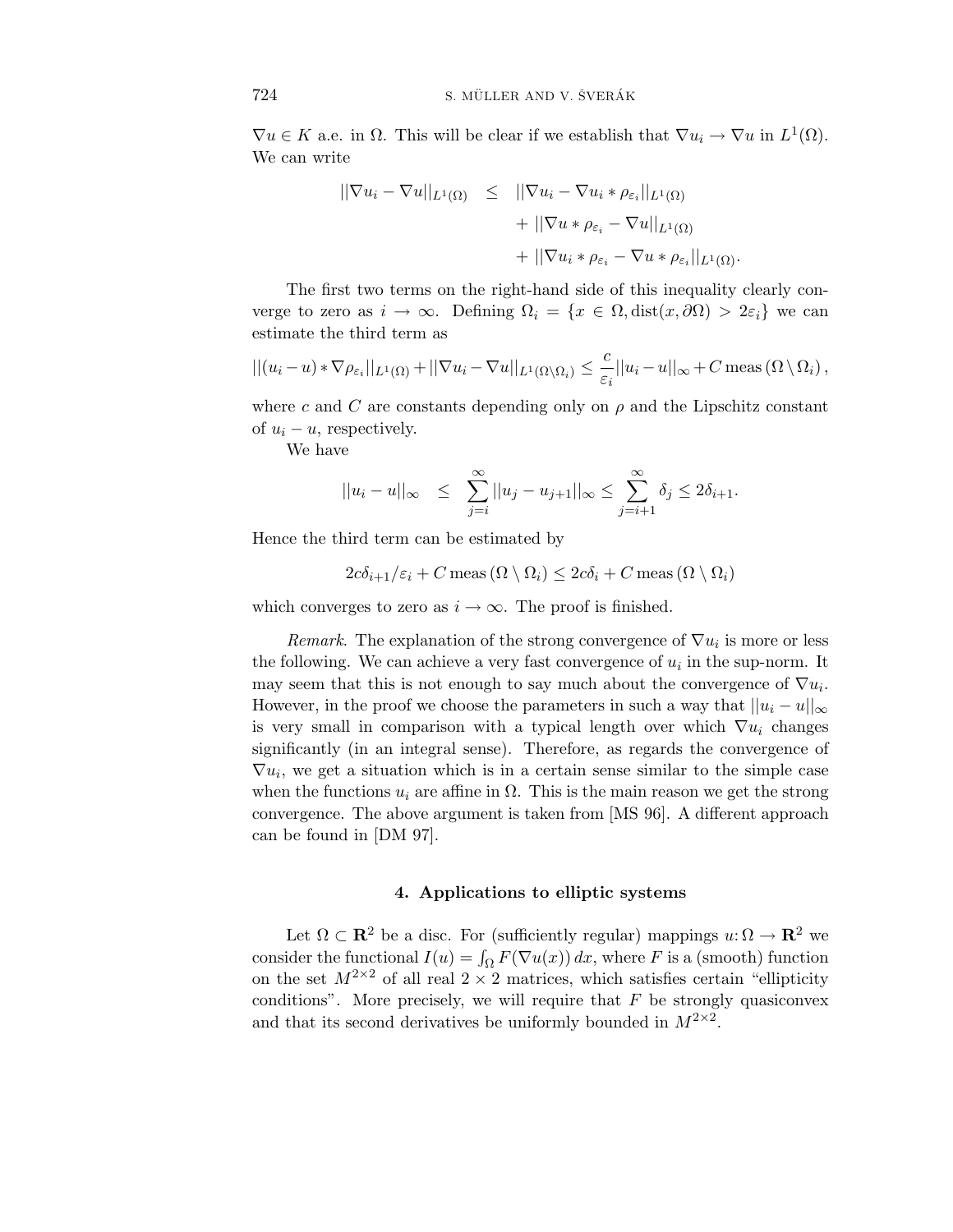The purpose of this section is to show how we can apply the results above to construct weak solutions of the Euler-Lagrange equation

$$
(2) \t\t div DF(\nabla u) = 0
$$

of the functional *I* which are Lipschitz, but not continuously differentiable on any open subset of  $\Omega$ . This is in sharp contrast with regularity properties of minimizers of *I*, see, for example [Ev 86]. In fact, we prove the following slightly stronger statement.

Theorem 4.1. There exists a smooth strongly quasiconvex function  $F_0: M^{2\times 2} \to \mathbf{R}$  with  $|D^2F_0| \leq c$  in  $M^{2\times 2}$ , four matrices  $A_1, \ldots, A_4 \in M^{2\times 2}$ ,  $\varepsilon > 0$  and  $\delta > 0$  such that the following is true. Let  $F: M^{2 \times 2} \to \mathbf{R}$  be a  $C^2$ -function satisfying  $|DF(A_i) - DF_0(A_i)| \leq \delta$  and  $|D^2F(A_i) - D^2F_0(A_i)| \leq \delta$ for  $j = 1, 2, 3, 4$ . Then each piecewise  $C^1$ -function  $v: \Omega \to \mathbb{R}^2$  satisfying  $|\nabla v| < \varepsilon$  a.e. in  $\Omega$  admits a fine  $C^0$ -approximation by Lipschitz mappings  $u: \Omega \to \mathbf{R}^2$  which are not  $C^1$  on any open subset of  $\Omega$  and are weak solutions of the equation div  $DF(\nabla u)=0$  in  $\Omega$ .

The theorem will be proved in Section 4.4, after we establish some useful facts about quasiconvex functions and rank-one convex hulls. The idea of the construction is the following. We rewrite equation (2) as a first-order system

$$
(3) \t\nabla w \in K
$$

and then show that the strong quasiconvexity does not prevent the rank-one convex hull of *K* from being large. (We note that the strong quasi-convexity does exclude any nontrivial rank-one connections in  $K$ ; see [Ba 80].) We can then use the methods developed in the previous sections to construct the desired solutions. Moreover, it turns out that the situation is stable under the perturbations of  $F_0$  which are allowed in the theorem.

Remark. In [Sch 74] Scheffer constructs counterexamples to partial regularity of solutions of equation (2) with *F* rank-one convex and with *u* in the Sobolev space  $W^{1,1}$ .

One way to write equation (2) in the form (3) is the following. We denote by *J* the matrix  $\begin{pmatrix} 0 & -1 \\ 1 & 0 \end{pmatrix}$ . The condition that the 2 × 2 tensor  $DF(\nabla u)$  be divergence-free is equivalent to the condition that  $DF(\nabla u)J$  be the gradient of a function  $\tilde{u}: \Omega \to \mathbf{R}^2$ . We now introduce  $w: \Omega \to \mathbf{R}^4$  by  $w = \begin{pmatrix} u \\ v \end{pmatrix}$  $\tilde{u}$  $\setminus$ . We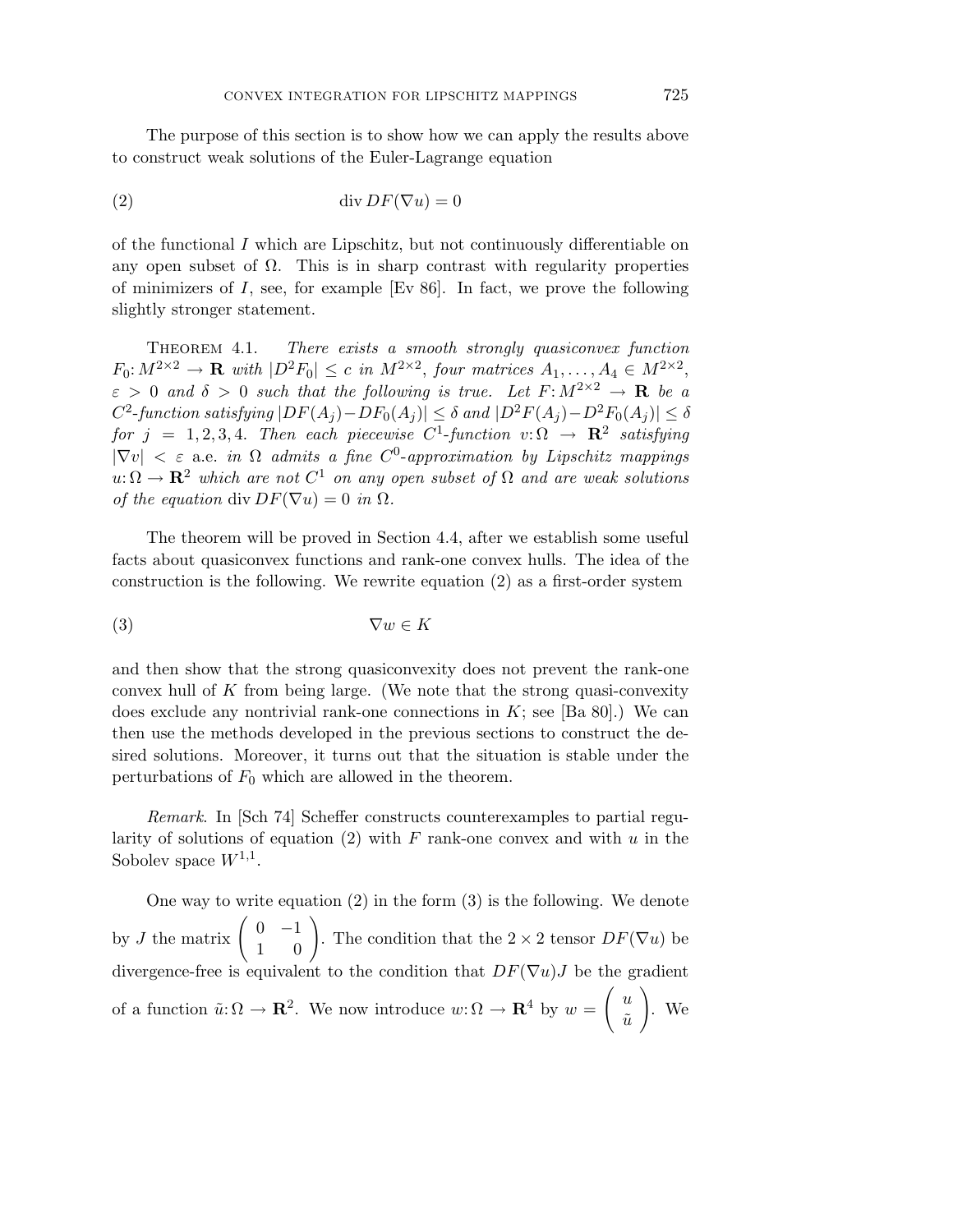also let *K* be the set of all  $4 \times 2$  matrices of the form  $\begin{pmatrix} X \\ D E \end{pmatrix}$ *DF*(*X*)*J*  $\setminus$ , where *X* runs through all  $2 \times 2$  matrices. It is clear that, in this notation, system (2) is equivalent to system (3).

4.1. Quasiconvex functions. We begin by describing a quasi-convex function which will play an important role in our construction using notation introduced in Section 2. We define  $f_0: S^{2\times 2} \to \mathbf{R}$  by  $f_0(X) = \det X$  when X is positive definite and by  $f_0(X) = 0$  otherwise.

LEMMA 4.1. The function  $f_0$  is quasiconvex on  $S^{2\times 2}$ .

Proof. This result is proved in [Sv 92b]. In that paper the proof is actually carried out for a more general class of functions. We give a simple version of the proof here, for the convenience of the reader. Let  $\Omega = \{x \in \mathbb{R}^2, |x| < 1\}$ and let  $\phi: \Omega \to \mathbf{R}$  be smooth and compactly supported in  $\Omega$ . We must prove that for each  $A \in S^{2\times 2}$  we have  $\int_{\Omega} (f_0(A + \nabla^2 \phi) - f_0(A)) \geq 0$ . This is obvious if *A* is not positive definite, since then we integrate a nonnegative function. If *A* is positive definite, we can assume  $A = I$  by a simple change of variables. Let  $u_0(x) = |x|^2/2$  and  $u(x) = u_0(x) + \phi(x)$ . We also set  $\varphi = \nabla u$ , which will be viewed as a map  $\varphi: \Omega \to \mathbb{R}^2$ . Finally, we let  $E = \{x \in \Omega, \det \nabla \varphi(x) \ge 0\}$ . We must prove that  $\int_E \det \nabla \varphi \ge \text{meas}(\Omega)$ . Since  $\det \varphi \ge 0$  on *E*, we can use the area formula ([Fe 69]) to infer that it is enough to prove  $\Omega \subset \varphi(E)$ . Consider an arbitrary  $b \in \Omega$  and let  $a \in \Omega$  be a point where the function  $x \to u(x) - b \cdot x$ attains its minimum in  $\overline{\Omega}$ . It is easy to verify that  $a \in \Omega$  and hence  $\varphi(a) = b$ and  $a \in E$ . We see that  $\Omega \subset \varphi(E)$  and the proof is finished.

In what follows we will use the following notation: for  $X \in M^{2\times 2}$  we let  $X_{sym} = (X + X^t)/2$  and  $X_{asym} = (X - X^t)/2$ .

LEMMA 4.2. Let  $f: S^{2\times 2} \to \mathbf{R}$  be a smooth function such that  $|D^2 f| \leq c$ in  $S^{2\times 2}$ . Assume that *f* is strongly quasi-convex in the sense that for some  $\gamma > 0$  we have  $\int_{\mathbf{R}^2} (f(A + \nabla^2 \phi) - f(A)) \ge \gamma \int_{\mathbf{R}^2} |\nabla^2 \phi|^2$  for all smooth, compactly supported  $\phi: \mathbb{R}^2 \to \mathbb{R}$ . Then for sufficiently large  $\kappa > 0$  the function  $\tilde{f}: M^{2\times 2}\to \mathbf{R}$  defined by  $\tilde{f}(X) = f(X_{\text{sym}}) + \kappa |X_{\text{asym}}|^2$  is strongly quasi-convex.

*Proof.* Let  $\mathbf{T}^2$  be the two-dimensional torus  $\mathbf{R}^2/\mathbf{Z}^2$ . Let  $\varphi: \mathbf{T}^2 \to \mathbf{R}^2$  be a smooth function and let  $A \in M^{2 \times 2}$ . We want to prove that

$$
\int_{\mathbf{T}^2} (\tilde{f}(A + \nabla \varphi) - \tilde{f}(A)) \ge \gamma/2 \int_{\mathbf{T}^2} |\nabla \varphi|^2.
$$

Let us consider the Helmholtz decomposition  $\varphi = \nabla \phi + \nabla^{\perp} \eta + a$  of  $\varphi$ , where  $\phi$ and *η* are scalar functions,  $\nabla^{\perp}\eta = J\nabla\eta$  (with *J* as above), and *a* is a constant vector. We have  $\nabla \varphi = \nabla^2 \varphi + \nabla \nabla^{\perp} \eta$ . Set  $Y = (\nabla \nabla^{\perp} \eta)_{sym}$ . A standard calcu-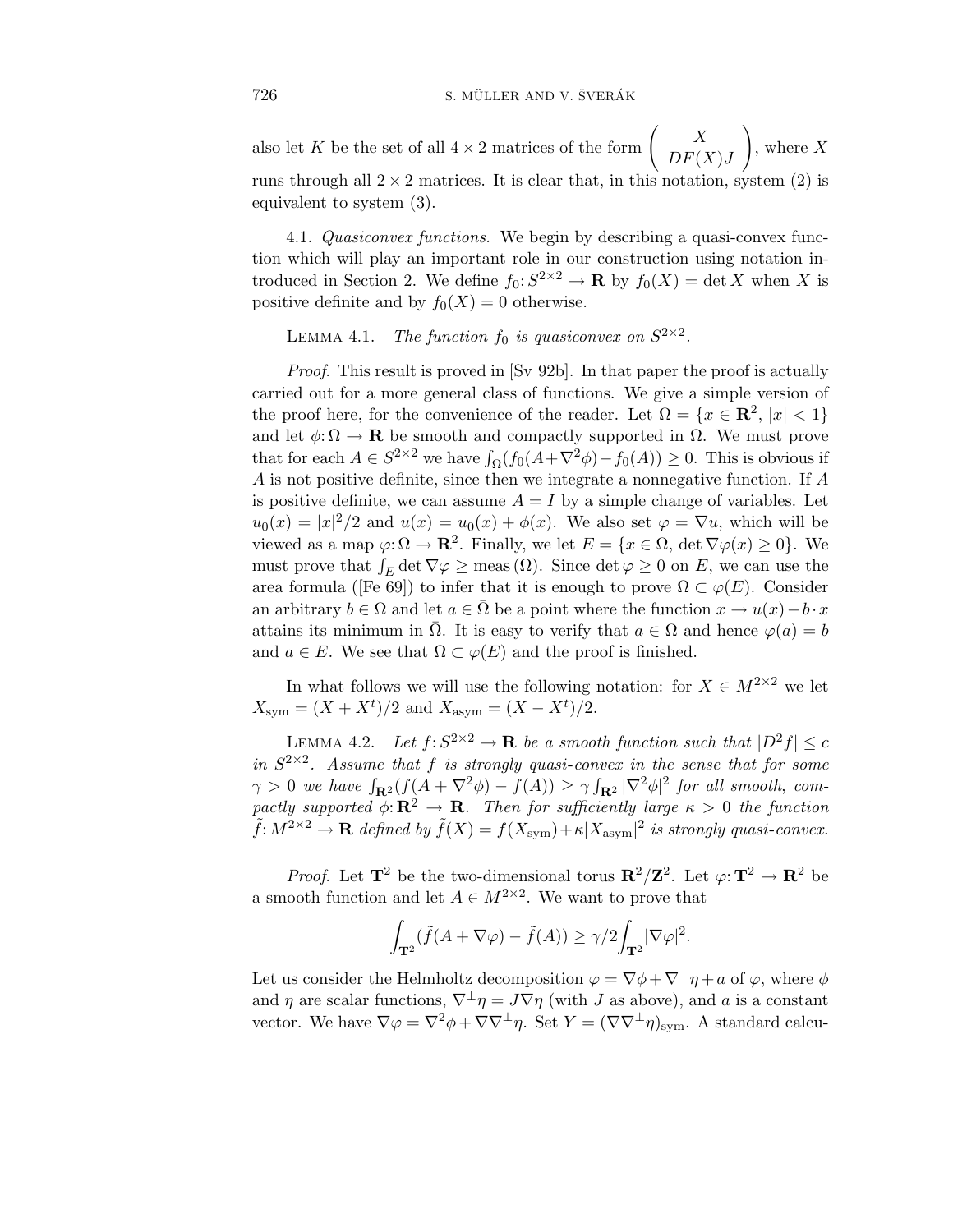lation (involving integration by parts and the use of the identity  $\int_{\mathbf{T}^2} \det \nabla^2 \eta$ = 0) gives  $\int_{\mathbf{T}^2} |Y|^2 = \int_{\mathbf{T}^2} |\nabla^2 \eta|^2 / 2 = \int_{\mathbf{T}^2} (\Delta \eta)^2 / 2 = \int_{\mathbf{T}^2} |(\nabla \nabla^{\perp} \eta)_{\text{asym}}|^2$ . We can write

$$
\int_{\mathbf{T}^2} (\tilde{f}(A + \nabla \varphi) - \tilde{f}(A))
$$
\n
$$
= \int_{\mathbf{T}^2} (f(A_{\text{sym}} + \nabla^2 \phi) - f(A_{\text{sym}}))
$$
\n
$$
+ \int_{\mathbf{T}^2} (\kappa |A_{\text{asym}} + (\nabla \nabla^{\perp} \eta)_{\text{asym}}|^2 - \kappa |A_{\text{asym}}|^2)
$$
\n
$$
+ \int_{\mathbf{T}^2} (f(A_{\text{sym}} + \nabla^2 \phi + Y) - f(A_{\text{sym}} + \nabla^2 \phi))
$$
\n
$$
= I + II + III.
$$

We have  $I \ge \gamma \int_{\mathbf{T}^2} |\nabla^2 \varphi|^2$  by our assumptions and Lemma 2.1. The second term can be evaluated as  $II = \int_{\mathbf{T}^2} \kappa |Y|^2$  by using the calculation above and the fact that  $\int_{\mathbf{T}^2} \nabla^2 \eta = 0$ . Finally, the third term can be written as

$$
III = \int_{\mathbf{T}^2} (f(A_{\text{sym}} + \nabla^2 \phi + Y) - f(A_{\text{sym}} + \nabla^2 \phi) - Df(A_{\text{sym}} + \nabla^2 \phi)Y)
$$
  
+ 
$$
\int_{\mathbf{T}^2} (Df(A_{\text{sym}} + \nabla^2 \phi) - Df(A_{\text{sym}}))Y
$$
  

$$
\geq -\int_{\mathbf{T}^2} (c/2|Y|^2 + c|\nabla^2 \phi||Y|)
$$
  

$$
\geq -\int_{\mathbf{T}^2} (\gamma/2|\nabla^2 \phi|^2 + c/2|Y|^2 + c^2/(2\gamma)|Y|^2).
$$

We obtain the right inequality when  $\kappa \geq \gamma/2 + c/2 + c^2/(2\gamma)$ . The proof is finished.

Lemma 4.2 cannot be directly applied to the function  $f_0$  from Lemma 4.1. However, we can modify  $f_0$  in the following way. We consider a smooth mollifier *ω* on  $S^{2\times 2}$  which is supported in the ball of radius 1/8 centered at 0 and satisfying  $\int_{S^{2\times 2}} \omega = 1$ ,  $\int_{S^{2\times 2}} X \omega(X) dX = 0$ , and  $\int_{S^{2\times 2}} \det(X) \omega(X) dX = 0$ . We let  $f_1(X) = \max(f_0(X), |X|^2 - 25)$  and  $f_2 = f_1 * \omega$ . We note that  $f_2(X) =$  $f_0(X)$  when  $|X| \leq 5$  and the open ball  $B_{X,\frac{1}{8}}$  is contained in the set of the positive definite matrices. Choosing a small  $\gamma > 0$  (to be specified later) and setting  $f_3(X) = f_2(X) + \gamma |X|^2$ , we denote by  $\tilde{f}_3$  the strongly quasi-convex extension of  $f_3$  to  $M^{2\times 2}$  obtained in Lemma 4.2 (for a suitable  $\kappa$ ).

Let 
$$
T = \begin{pmatrix} 0 & 1 \\ 1 & 0 \end{pmatrix}
$$
. We define  $\theta: M^{2 \times 2} \to M^{2 \times 2}$  by  $\theta \cdot X = T X J^t$ , where

*J* is the rotation by  $\pi/2$  introduced above. Note that the diagonal matrices are invariant under  $\theta$  and that  $\theta$  restricted to the diagonal matrices can be thought of as a rotation by  $\pi/2$ . The same is true for anti-diagonal matrices, by which we mean the matrices of the form *TX*, where *X* is diagonal. Therefore  $\theta^2 = -\mathrm{Id}.$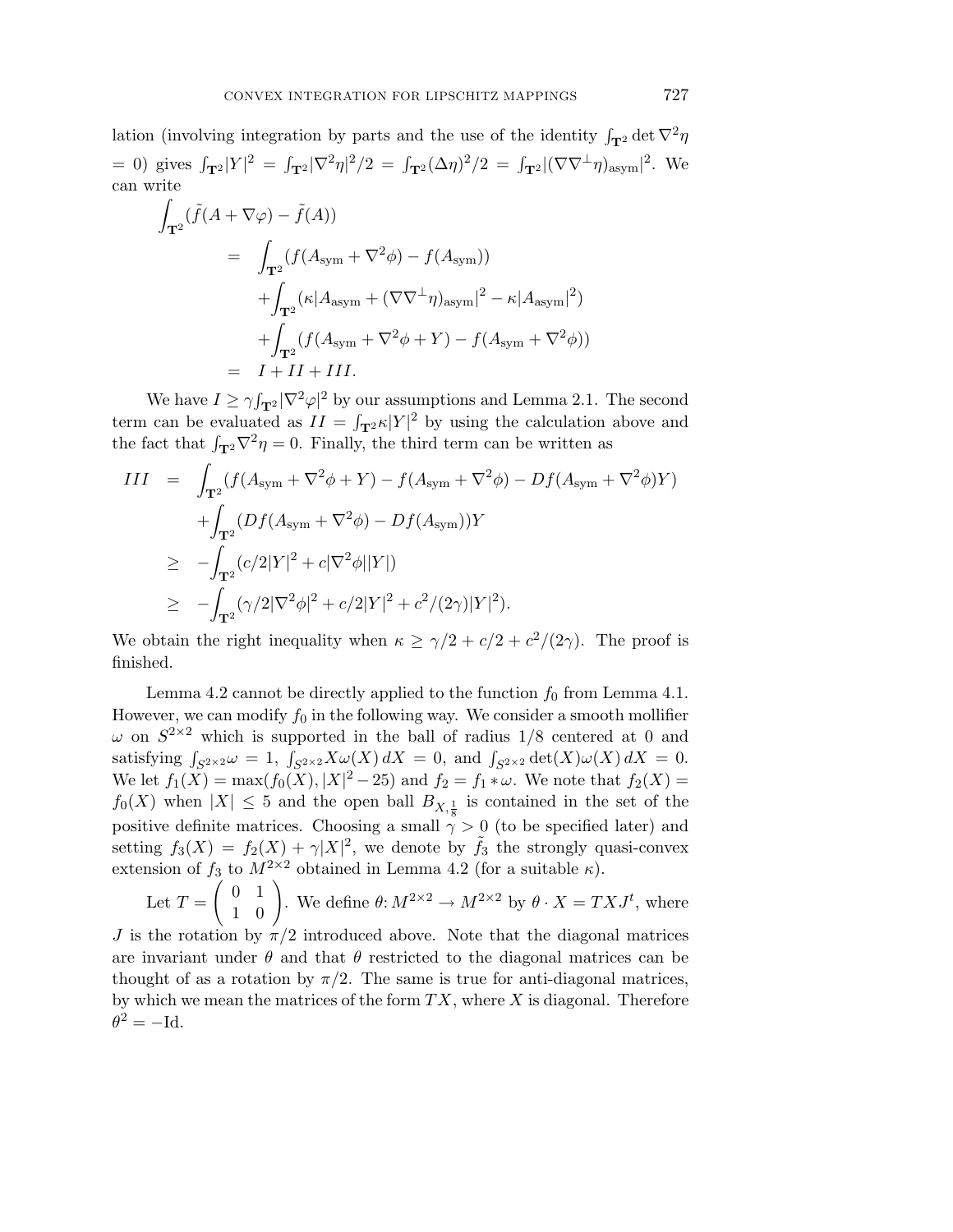We now define a function  $f_4: M^{2\times 2} \to \mathbf{R}$ , which will play an important rôle in our construction. Let  $H =$  $\begin{pmatrix} 5 & 0 \\ 4 & 0 \end{pmatrix}$  $\frac{0}{4}$  –  $\frac{5}{4}$  $\setminus$ , and set

$$
f_4(X) = \sum_{k=0}^{3} \tilde{f}_3(\theta^{-k} \cdot X - H).
$$

It is easy to see that  $f_4$  satisfies  $f_4(\theta \cdot X) = f_4(X)$  for each  $X \in M^{2 \times 2}$  and therefore  $Df_4(\theta \cdot X) = \theta \cdot Df_4(X)$  for each  $X \in M^{2 \times 2}$ . (We note that the restriction of *f*<sup>4</sup> to the diagonal matrices vanishes in the square given by the matrices  $\theta^k \cdot H$ ,  $k = 0, 1, 2, 3$ , and on the half-lines originating at  $\theta^k \cdot H$  and passing through  $\theta^{k+1} \cdot H$ , where  $k = 0, 1, 2, 3$ .)

We now let

$$
A_1 = \begin{pmatrix} 3 & 0 \\ 0 & -1 \end{pmatrix}, A_2 = \begin{pmatrix} 1 & 0 \\ 0 & 3 \end{pmatrix}, A_3 = \begin{pmatrix} -3 & 0 \\ 0 & 1 \end{pmatrix}, A_4 = \begin{pmatrix} -1 & 0 \\ 0 & -3 \end{pmatrix},
$$

noting that  $A_{k+1} = \theta^k \cdot A_1$ ,  $k = 1, 2, 3$ . By a direct calculation,  $Df_4(A_1) =$ noting that  $A_{k+1} = \theta^k \cdot A_1$ ,  $k = 1, 2, 3$ . By a direct calculation,  $Df_4(A_1) =$ <br>  $\begin{pmatrix} \frac{1}{4} + 14\gamma & 0 \\ 0 & \frac{1}{4} \end{pmatrix}$  By considering functions of the form  $\frac{1}{2} \alpha |X|^2 + \beta f_4(X)$ 0  $\frac{7}{4} + 2\gamma$ ). By considering functions of the form  $\frac{1}{2}\alpha |X|^2 + \beta f_4(X)$ we can easily obtain the following lemma, by choosing suitable positive  $\alpha, \beta$ , and  $\gamma$ .

LEMMA 4.3. There exist a smooth, strongly quasi-convex function  $F_1: M^{2\times 2}$  $\rightarrow \mathbf{R}$  with uniformly bounded  $D^2F_1$  which satisfies (in the notation introduced above)  $F_1(\theta \cdot X) = F_1(X)$  for each *X* and  $DF_1(A_1) = \begin{pmatrix} 1 & 0 \\ 0 & 3 \end{pmatrix}$ .

Proof. See above.

The set *K* corresponding to the function  $F = F_1$  (see the beginning of the section) contains the matrices  $\begin{pmatrix} A_k \end{pmatrix}$  $DF_1(A_k)J$  $\setminus$  $, k = 1, \ldots, 4$ . These are the matrices

$$
M_1^0 = \begin{pmatrix} 3 & 0 \\ 0 & -1 \\ 0 & -1 \\ 3 & 0 \end{pmatrix}, M_2^0 = \begin{pmatrix} 1 & 0 \\ 0 & 3 \\ 0 & 3 \\ 1 & 0 \end{pmatrix}, M_3^0 = \begin{pmatrix} -3 & 0 \\ 0 & 1 \\ 0 & 1 \\ -3 & 0 \end{pmatrix}, M_4^0 = \begin{pmatrix} -1 & 0 \\ 0 & -3 \\ 0 & -3 \\ -1 & 0 \end{pmatrix}.
$$

4.2. Deformations of  $T_4$ -configurations. Let us consider four  $m \times n$  matrices  $M_1, \ldots, M_4$ . We say that  $M_1, \ldots, M_4$  are in  $T_4$ -configuration (see Figure 1)  $\text{if } \text{rank} \left( M_i - M_j \right) \neq 1 \text{ for all } i, j, \text{ and if there exist } \text{rank-one matrices } C_1, \ldots, C_4$ with  $\sum_{k} C_k = 0$ , real numbers  $\kappa_1, \dots, \kappa_4 > 1$ , and a matrix  $P \in M^{m \times n}$  such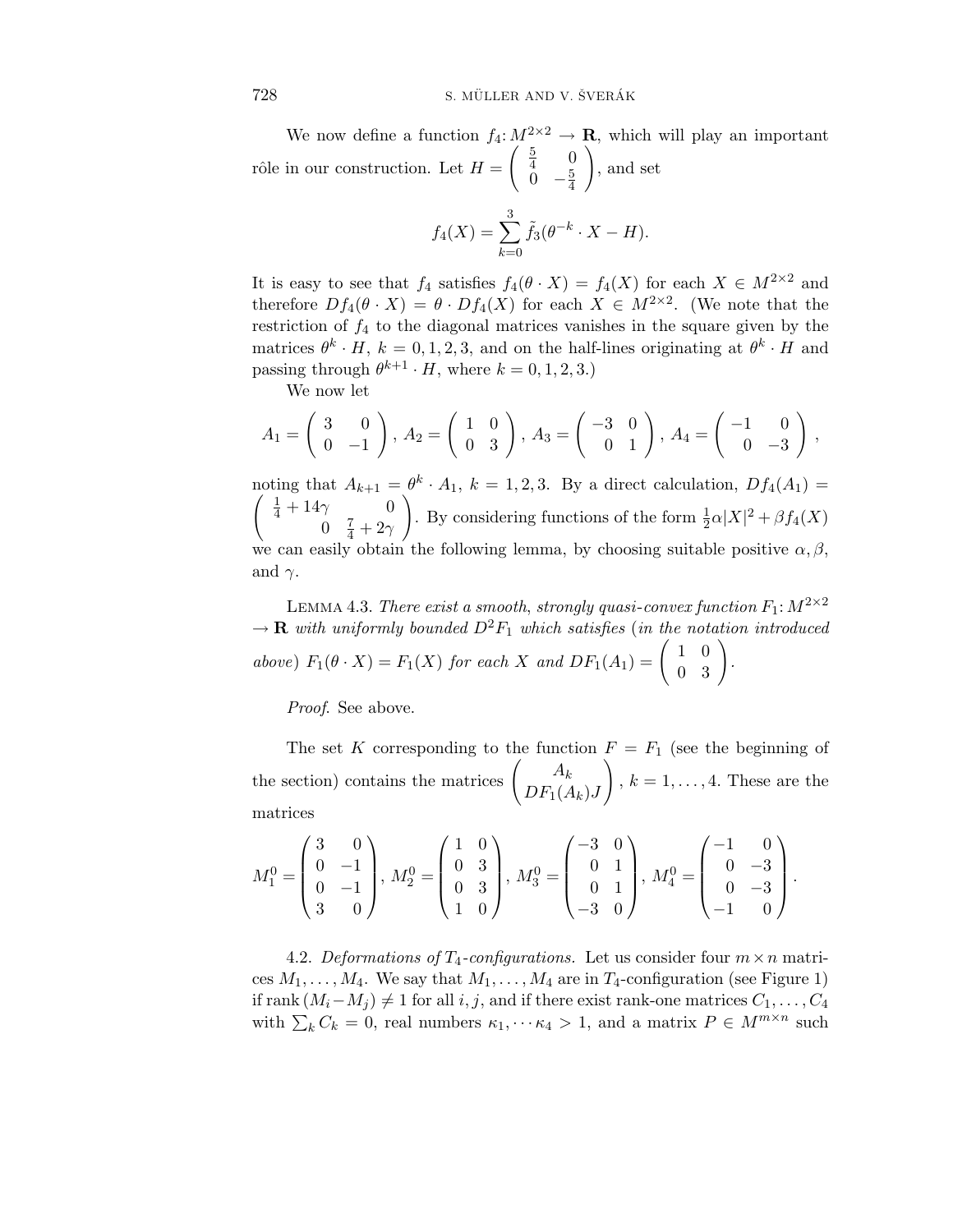that

$$
M_1 = P + \kappa_1 C_1,
$$
  
\n
$$
M_2 = P + C_1 + \kappa_2 C_2,
$$
  
\n
$$
M_3 = P + C_1 + C_2 + \kappa_3 C_3,
$$
  
\n
$$
M_4 = P + C_1 + C_2 + C_3 + \kappa_4 C_4.
$$

This configuration was discovered independently by several authors. We are aware of [Sch 74], where it is used in a similar context as below, [AH 86], and [Ta 93], where it is used in a different context. Slightly different examples exhibiting similar features were also independently discovered in [NM 91] and [CT 93]. The paper [BFJK 94] contains an interesting example using a *T*4-configuration. The following observation appears in [AH 86], [Ta 93] and implicitly also in the other papers.



Figure 1. A  $T_4$  configuration with  $P_1 = P$ ,  $P_2 = P + C_1$ ,  $P_3 =$  $P + C_1 + C_2$ ,  $P_4 = P + C_1 + C_2 + C_3$ . The lines indicate rank-1 connections. Note that the figure need not be planar.

LEMMA 4.4. If  $M_1, \ldots, M_4$  are in  $T_4$ -configuration, the rank-one convex hull of the set  $\{M_1, \ldots, M_4\}$  contains the points  $P_1 = P, P_2 = P + C_1, P_3 =$  $P + C_1 + C_2$ ,  $P_4 = P + C_1 + C_2 + C_3$ . For each point *X* in the rank-one convex hull there exists a unique laminate  $\mu = \sum \mu_l \delta_{M_l}$  with center of mass X.

*Proof.* To see this, let us consider a rank-one convex function  $f: M^{m \times n}$  $\rightarrow \mathbf{R}$  which vanishes at the points  $M_1, \ldots, M_4$ . We have

$$
f(P_{i+1}) \le 1/\kappa_i f(M_i) + (1 - 1/\kappa_i) f(P_i) = (1 - 1/\kappa_i) f(P_i)
$$

for each *i*, where the indices are considered modulo 4. Applying this recursively, we get that  $f(P_i) \leq 0$  for each *i*. Uniqueness is obvious if the  $M_l$  span a three dimensional affine space. If all four matrices lie in a plane one can introduce coordinates *x, y* along the rank-one directions in this plane and exploit the fact that the function  $g(x, y) = xy$  satisfies  $\langle \mu, g \rangle = g(\bar{\mu}).$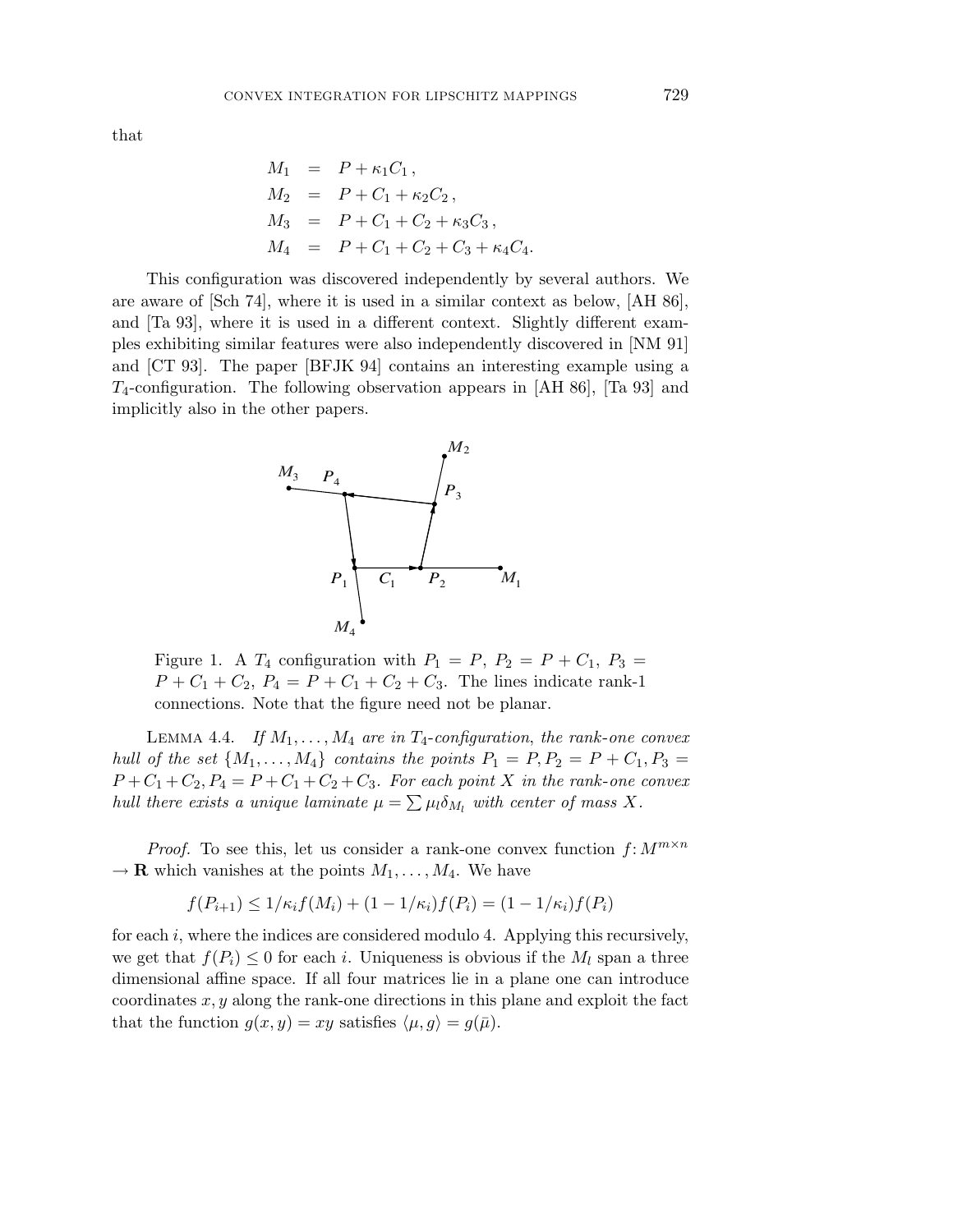*Example.* For future reference, let us calculate the coefficients  $\mu_l$  above for  $X = P_1$ . We let  $\beta_i = 1 - 1/\kappa_i$ ,  $i = 1, \ldots, 4$ . Using recursively the identity  $P_{i+1} = (1 - \beta_i)M_i + \beta_i P_i$  (where the indices are considered modulo 4), we get easily the following expression for the laminate  $\mu$  supported in  $\{M_1, \ldots, M_4\}$ with  $\bar{\mu} = P_1$ :

(4) 
$$
\mu = \sum_{i=1}^{4} \frac{(1 - \beta_i)\beta_1\beta_2\beta_3\beta_4}{\beta_1 \dots \beta_i (1 - \beta_1\beta_2\beta_3\beta_4)} \delta_{M_i}.
$$

The matrices  $M_k^0$  at the end of subsection 4.1 are in  $T_4$ -configuration, as one can see by taking

$$
P = \begin{pmatrix} -1 & 0 \\ 0 & -1 \\ 0 & -1 \\ -1 & 0 \end{pmatrix}, C_1 = \begin{pmatrix} 2 & 0 \\ 0 & 0 \\ 0 & 0 \\ 2 & 0 \end{pmatrix}, C_2 = \begin{pmatrix} 0 & 0 \\ 0 & 2 \\ 0 & 2 \\ 0 & 0 \end{pmatrix},
$$

and  $C_3 = -C_1, C_4 = -C_2, \kappa_1 = \kappa_2 = \kappa_3 = \kappa_4 = 2$ . The matrices also lie in the set

$$
K_1 = \left\{ \left( \begin{array}{c} X \\ DF_1(X)J \end{array} \right) ; X \in M^{2 \times 2} \right\} \subset M^{4 \times 2}
$$

given by the quasi-convex function  $F_1$  constructed in Lemma 4.3. This shows that the rank-one convex hull  $K_1^{\text{rc}}$  of  $K_1$  is nontrivial. We now wish to establish that  $K_1^{\text{rc}}$  is sufficiently large, so that we can apply Theorem 3.2. We will see later that rather than trying to work with the specific function  $F_1$ , it is more convenient to work with a small perturbation  $F = F_1 + \varepsilon V$  of  $F_1$ , where  $V$  is a compactly supported smooth function, the properties of which will be specified later. For the moment we will only assume that *F* satisfies  $DF(A_k) = DF_1(A_k)$  for  $k = 1, 2, 3, 4$ , where the matrices  $A_k$  are the same as in Subsection 4.1. We also denote by  $K \subset M^{4 \times 2}$  the set corresponding to  $F$ . By our assumptions we know that  $K$  contains a  $T_4$ -configuration given by the matrices  $M_k^0$ ,  $k = 1, 2, 3, 4$  defined above. It is natural to investigate deformations of this *T*4-configuration. In other words, we will investigate fourtuples  $M_1, \ldots, M_4$  such that, for  $k = 1, \ldots, 4$ ,  $M_k$  is close to  $M_k^0, M_k \in K$ , and  $M_1, \ldots M_4$  are in  $T_4$ -configuration.

We introduce the following notation.

$$
e_1 = (1,0), \t e_2 = (0,1), f_1 = (2,0,0,2), \t f_2 = (0,2,2,0), C_1^0 = f_1 \otimes e_1, \t C_2^0 = f_2 \otimes e_2, C_3^0 = -C_1^0, \t C_4^0 = -C_2^0, F^0 = -(C_1^0 + C_2^0)/2, \n\kappa_1^0 = \kappa_2^0 = \kappa_3^0 = \kappa_4^0 = 2.
$$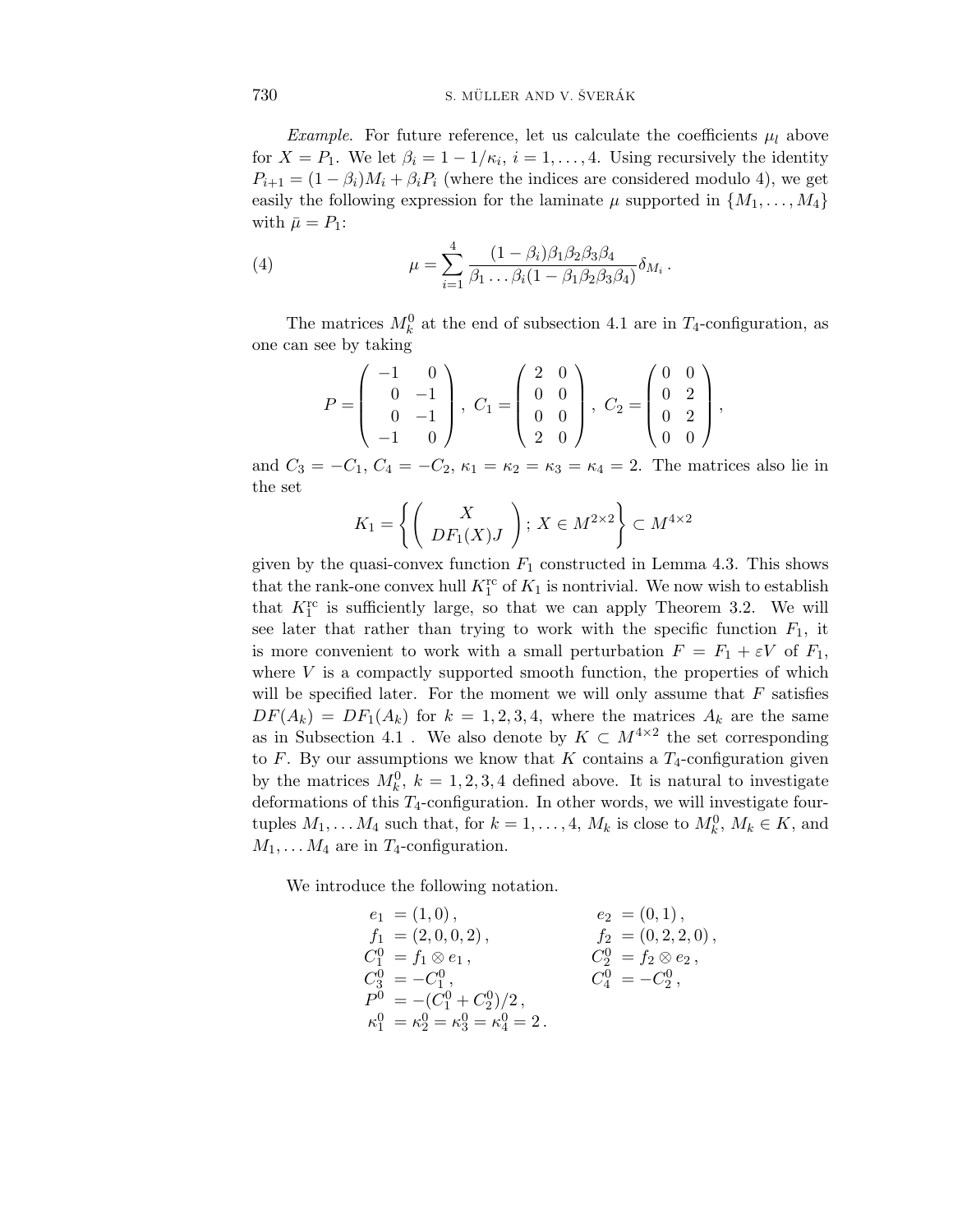We parametrize the rank-one matrices  $C_k$  in a small neighborhood of  $C_k^0$ as follows.

$$
C_1 = (f_1 + a_1) \otimes (e_1 + \beta_1 e_2),
$$
  
\n
$$
C_2 = (f_2 + a_2) \otimes (e_2 - \beta_2 e_1),
$$
  
\n
$$
C_3 = (-f_1 + a_3) \otimes (e_1 + \beta_3 e_2),
$$
  
\n
$$
C_4 = (-f_2 + a_4) \otimes (e_2 - \beta_4 e_1),
$$

where  $a_1, \ldots, a_4$  are (small) vectors in  $\mathbb{R}^4$ , and  $\beta_1, \ldots, \beta_4$  are (small) real numbers. We linearize the equation  $\sum_{k} C_k = 0$  around the solution  $C_k^0$ . The linearized equation is equivalent to

$$
a_1 + a_3 + (\beta_4 - \beta_2) f_2 = 0,
$$
  

$$
a_2 + a_4 + (\beta_1 - \beta_3) f_1 = 0.
$$

Using these formulae and the above expressions for  $M_k$ , we easily check (with the help of the implicit-function theorem) that the four-tuples  $(M_1, \ldots, M_4)$  of the  $4 \times 2$  matrices which are close to  $(M_1^0, \ldots, M_4^0)$  and form  $T_4$ -configuration such that the parameters  $P, C_j, \kappa_j$  are close to  $P^0, C_j^0, \kappa_j^0$  form a 24-dimensional manifold M. The tangent space  $L_M$  of M at the point  $(M_1^0, \ldots, M_4^0)$  can be identified with four-tuples  $(Z_1, \ldots, Z_4)$  of  $4 \times 2$  matrices of the form

$$
Z_1 = \begin{pmatrix} p_{11} + 2a_{11} + \kappa'_1 & p_{12} + 2\beta'_1 \\ p_{21} + 2a_{21} & p_{22} \\ p_{31} + 2a_{31} & p_{32} \\ p_{41} + 2a_{41} + \kappa'_1 & p_{42} + 2\beta'_1 \end{pmatrix},
$$
  
\n
$$
Z_2 = \begin{pmatrix} p_{11} + a_{11} & p_{12} + 2a_{12} + \beta'_1 \\ p_{21} + a_{21} - 2\beta'_2 & p_{22} + 2a_{22} + \kappa'_2 \\ p_{31} + a_{31} - 2\beta'_2 & p_{32} + 2a_{32} + \kappa'_2 \\ p_{41} + a_{41} & p_{42} + 2a_{42} + \beta'_1 \end{pmatrix},
$$
  
\n
$$
Z_3 = \begin{pmatrix} p_{11} - a_{11} - \kappa'_3 & p_{12} + a_{12} - 2\beta'_3 + \beta'_1 \\ p_{21} - a_{21} + \beta'_2 - 2\beta'_4 & p_{22} + a_{22} \\ p_{31} - a_{31} + \beta'_2 - 2\beta'_4 & p_{32} + a_{32} \\ p_{41} - a_{41} - \kappa'_3 & p_{42} + a_{42} - 2\beta'_3 + \beta'_1 \\ p_{41} & p_{42} - a_{22} - \kappa'_4 \end{pmatrix},
$$

where the values of all the 24 parameters run through all real numbers. Moreover, there is a well-defined mapping  $(M_1, \ldots, M_4) \rightarrow (P_1, \ldots, P_4)$  from M to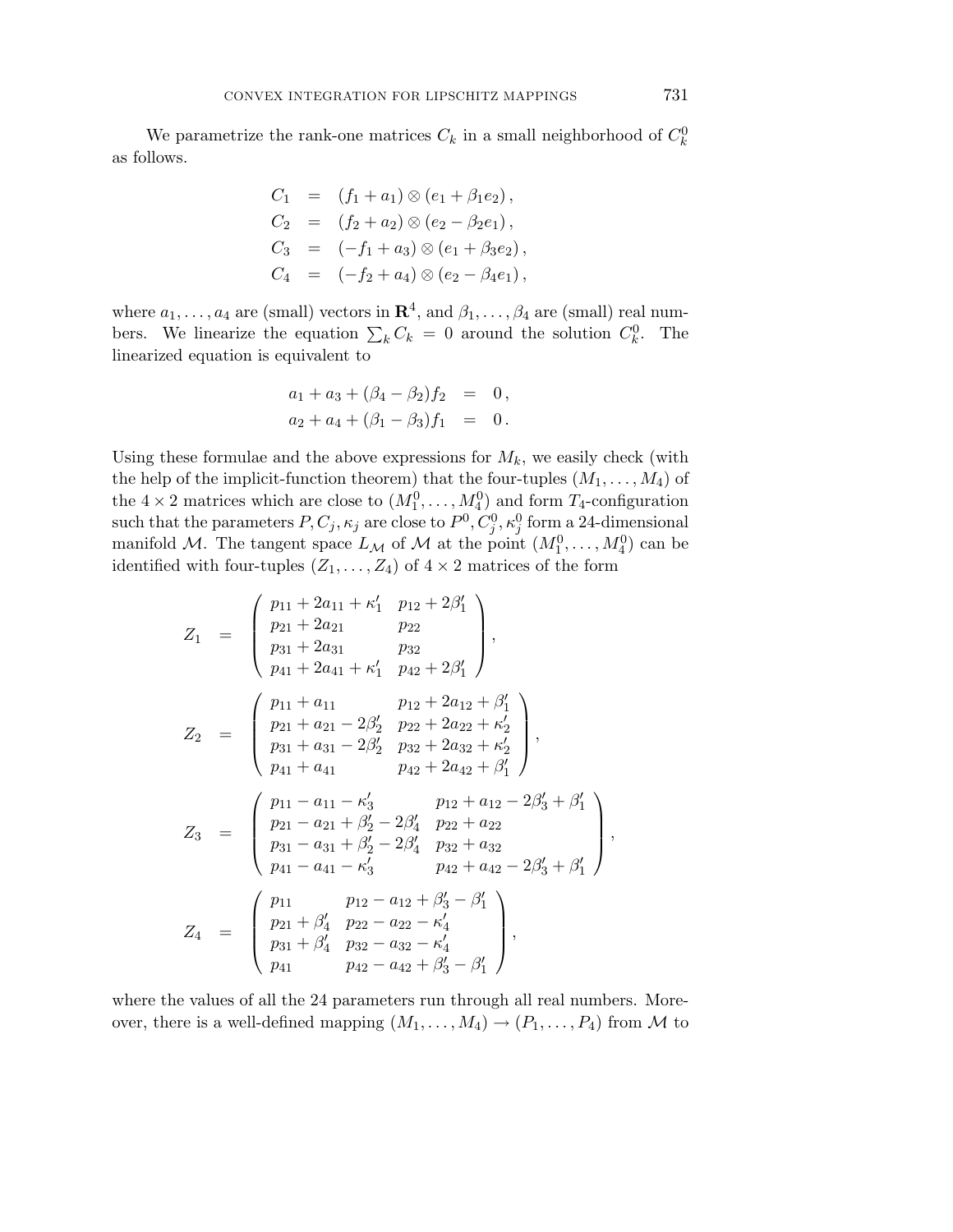the four-tuples of  $4 \times 2$  matrices, where (in the notation introduced in the definition of *T*<sub>4</sub>-configuration)  $P_1 = P$ ,  $P_2 = P_1 + C_1$ ,  $P_3 = P_2 + C_2$ ,  $P_4 = P_3 + C_3$ as above.

We now consider the additional constraint  $M_k \in K$ , where K is the set determined by *F*. The four-tuples  $(M_1, \ldots, M_4)$  satisfying  $M_k \in K$  clearly form a 16-dimensional manifold  $K = K \times K \times K \times K$ . The tangent space  $L_K$ of K at  $(M_1^0, \ldots, M_4^0)$  can be identified with the four-tuples

$$
\left(\begin{array}{c} X_1 \\ D^2F(A_1)X_1J \end{array}\right), \left(\begin{array}{c} X_2 \\ D^2F(A_2)X_2J \end{array}\right), \left(\begin{array}{c} X_3 \\ D^2F(A_3)X_3J \end{array}\right), \left(\begin{array}{c} X_4 \\ D^2F(A_4)X_4J \end{array}\right)
$$

where  $X_1, \ldots, X_4$  run through all  $2 \times 2$  matrices.

We now consider the maps  $(M_1, \ldots, M_4) \to (M_k, P'_k)$ , where  $P_k$  is defined as above and where we denote (with a slight abuse of notation) by  $P'_k$  the orthogonal projection of the point  $P_k$  into the space  $(T_{A_k}K)^{\perp}$ , the normal space of  $K$  at  $A_k$ . We would like to establish the following nondegeneracy conditions, which will be important later when we construct in-approximations.

*Condition* (C). M and K intersect transversely at  $(M_1^0, \ldots, M_4^0)$  and, (after  $M$  is perhaps replaced by a sufficiently small neighborhood of  $(M_1^0, \ldots, M_4^0)$  in M) the map  $(M_1, \ldots, M_4) \to (M_k, P'_k)$  is, for each *k*, a nondegenerate diffeomorphism of  $M \cap K$  and a neighborhood of  $(M_k^0, (P_k^0)')$  in  $K \times (T_{A_k}K)^{\perp}.$ 

Rather than trying to decide whether these nondegeneracy conditions are satisfied for an explicitly given function  $F$ , it seems to be more natural to verify that the conditions are satisfied in the generic case. More specifically, we note that for each smooth compactly supported function  $V: M^{4\times2} \to \mathbf{R}$  the function  $F = F_1 + \varepsilon V$  is strongly quasi-convex for sufficiently small  $\varepsilon$ . By choosing *V* in a suitable way, we can perturb  $D^2F(A_1), \ldots D^2F(A_4)$  to any prescribed values which are close enough to the original values, without changing the values of  $DF(A_1), \ldots, DF(A_4)$ , and without affecting the strong quasi-convexity. For the purpose of the construction of the counterexample announced at the beginning of this section, we can therefore restrict our considerations to the generic case.

LEMMA 4.5. Assume that  $DF(A_k) = DF_1(A_k)$  for  $k = 1, 2, 3, 4$ . Then condition (C) above is satisfied for the generic values of  $D^2F(A_k)$ ,  $k = 1, \ldots, 4$ .

*Proof.* The condition that M and K intersect transversely at  $(M_1^0, \ldots, M_4^0)$ and that the map  $(M_1, \ldots, M_4) \to (M_1, P'_1)$  is a nondegenerate diffeomorphism of a small neighborhood of  $(M_1^0, \ldots, M_4^0)$  in  $\mathcal{M} \cap \mathcal{K}$  and a neighborhood of  $(M_1^0, (P_1^0)')$  in  $K \times (T_{A_1}K)^{\perp}$  is easily seen to be equivalent to the condition that the following linear homogeneous system of 40 equations for 40 unknowns has no nontrivial solutions.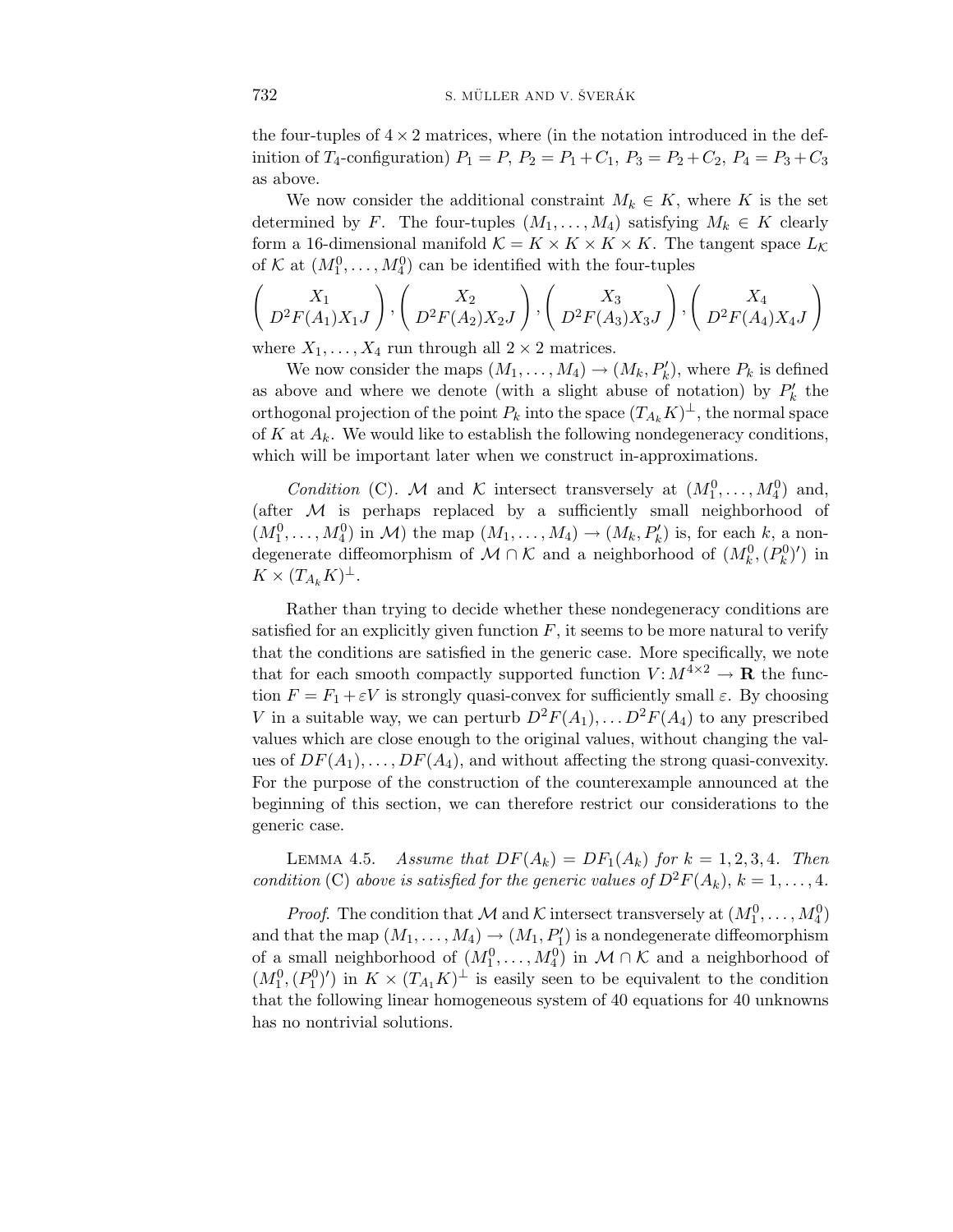CONVEX INTEGRATION FOR LIPSCHITZ MAPPINGS 733

$$
Z_j = \begin{pmatrix} X_j \\ D^2 F(A_j) X_j J \end{pmatrix}, \quad j = 1, 2, 3, 4,
$$
  

$$
\begin{pmatrix} p_{31} & p_{32} \\ p_{41} & p_{42} \end{pmatrix} = D^2 F(A_1) \begin{pmatrix} p_{11} & p_{12} \\ p_{21} & p_{22} \end{pmatrix} J,
$$
  

$$
X_1 = 0,
$$

where  $Z_j = Z_j(p_{kl}, a_{kl}, \beta'_k, \kappa'_k)$  (with  $k = 1, 2, 3, 4, l = 1, 2$ ) are the  $4 \times 2$  matrices introduced above and  $X_1, X_2, X_3, X_4$  are  $2 \times 2$  matrices. The determinant of the corresponding  $40 \times 40$  matrix is a polynomial expression in the entries of the matrices  $D^2F(A_i)$  (which are now considered as parameters), and will be denoted by  $Q_1$ . The polynomial  $Q_1$  is not identically zero, since for

$$
D^2F(A_1) = I
$$
,  $D^2F(A_2) = I$ ,  $D^2F(A_3) = 0$ ,  $D^2F(A_4) = I$ 

we can check by a straightforward calculation that the system has no nontrivial solutions.

By using symmetry we see that, for each  $k = 1, 2, 3, 4$ , the condition that  $\mathcal{M}$  and  $\mathcal{K}$  intersect transversely at  $(M_1^0, \ldots, M_4^0)$  and that the map  $(M_1, \ldots, M_4)$  $\rightarrow$   $(M_k, P'_k)$  is a nondegenerate diffeomorphism of a small neighborhood of  $(M_1^0, \ldots, M_4^0)$  in  $M \cap K$  and a neighborhood of  $(M_k^0, (P_k^0)')$  in  $K \times (T_{A_k}K)^{\perp}$ can be expressed as  $Q_k \neq 0$ , where  $Q_k$  is a suitable nonzero polynomial in the entries of the matrices  $D^2F(A_i)$ . Hence all of our nondegeneracy conditions will be satisfied at all values of  $D^2F(A_j)$  where the polynomial  $Q = Q_1Q_2Q_3Q_4$ does not vanish. Since *Q* is not identically zero, the result follows.

4.3. In-approximation. To be able to use Theorem 3*.*2, we need to have a suitable in-approximation.

Lemma 4*.*6. Using the notation above, assume that condition (C) is satisfied. Let  $r > 0$ . Then there exists an in-approximation  $\{\mathcal{U}_i\}_{i=1}^{\infty}$  of

$$
K_r = \bigcup_{j=1}^4 \{ X \in M^{4 \times 2}, \, |X - M_j^0| \le r \} \cap K
$$

such that  $U_1$  contains a (small) neighborhood of the rank-one convex hull of *the points*  $P_1^0, \ldots, P_4^0$ .

*Proof.* Let  $\mathcal{O}$  be a sufficiently small neighborhood of  $(M_1^0, M_2^0, M_3^0, M_4^0)$ in  $M ∩ K ⊂ (M^{4×2})^4$ . The main point is that, for each  $k = 1, 2, 3, 4$ , the image of  $\mathcal{O}$  under the map  $(M_1, M_2, M_3, M_4) \rightarrow P_k(M_1, M_2, M_3, M_4)$  is open in  $M^{4\times2}$ , whereas the image of O under the projections  $(M_1, M_2, M_3, M_4)$  $\rightarrow$  *M*<sub>k</sub> is not (since *M*<sub>k</sub> ∈ *K*). We will therefore consider convex combinations  $(1-\lambda)P_k+\lambda M_k$  with  $\lambda \to 1$  to construct an in-approximation of *K* (see Fig. 2). We now describe the details.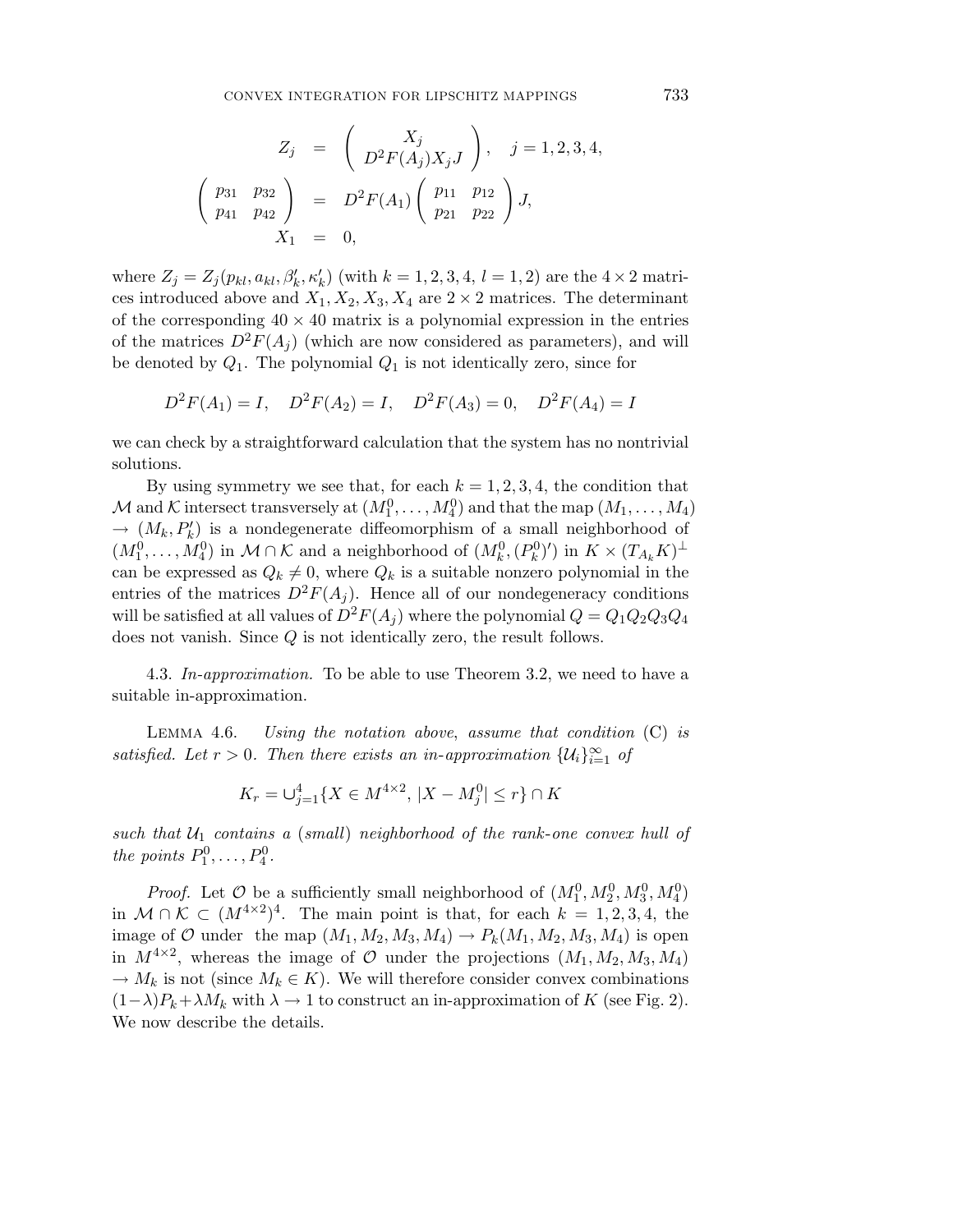

Figure 2. Schematic illustration of the sets  $\mathcal{U}_2, \mathcal{U}_3, \mathcal{U}_4 \subset M^{4 \times 2}$ . The solid (resp. dashed, or dotted) lines through the point  $M_1^0$  are the projections of the set  $\mathcal{O}_2$ (resp.  $\mathcal{O}_3$ , or  $\mathcal{O}_4$ ) ⊂  $\mathcal{M} \cap \mathcal{K} \subset (M^{4 \times 2})^4$ to the first component. They are not open in  $M^{4\times 2}$  since they are contained in *K*. The shaded set  $W_4$  is the image of  $\mathcal{O}_4$  under the map  $(M_1, M_2, M_3, M_4) \rightarrow P_1(M_1, M_2, M_3, M_4)$  and it is open in  $M^{4\times 2}$ . By  $P = P_1(M_1, M_2, M_3, M_4)$  we denote a typical point in  $W_4$ . A typical point  $Q$  in  $\mathcal{U}_{1,4} \subset \mathcal{U}_4$  is given by  $(1−\lambda_4)P_1(M_1, M_2, M_3, M_4)+\lambda_4M_1$ , where  $(M_1, M_2, M_3, M_4) \in \mathcal{O}_4$ .

We consider a sequence  $\mathcal{O}_0, \mathcal{O}_1, \mathcal{O}_2, \ldots \subset \mathcal{O}$  of open neighborhoods of  $(M_1^0, \ldots, M_4^0)$  in  $M \cap \mathcal{K}$ , such that each  $\mathcal{O}_j$  is diffeomorphic to the eightdimensional unit ball and that, for each  $j = 0, 1, 2, \ldots$  we have  $\overline{\mathcal{O}}_j \subset \mathcal{O}_{j+1}$ . We also consider a sequence of numbers  $0 = \lambda_0, 1/2 < \lambda_1 < \ldots < \lambda_j < \ldots < 1$ converging to 1 as  $j \to \infty$ . For  $j = 0, 1, 2, \ldots$  we let

$$
\mathcal{U}_{k,j} = \{ (1 - \lambda_j)P_k + \lambda_j M_k, (M_1, \ldots, M_4) \in \mathcal{O}_j \},
$$

where  $P_k = P_k(M_1, \ldots, M_4)$  is the map considered in subsection 4.2. We also let  $\mathcal{U}_j = \bigcup_{k=1}^{k=4} \mathcal{U}_{k,j}$ . Condition (C) implies that there exists  $j_0$  such that the sets  $\mathcal{U}_j$  are open when  $j \geq j_0$  and  $\mathcal O$  is sufficiently small. To see this, consider for example  $k = 1$  and let us write points  $M_1 \in K$  which are close to  $M_1^0$  as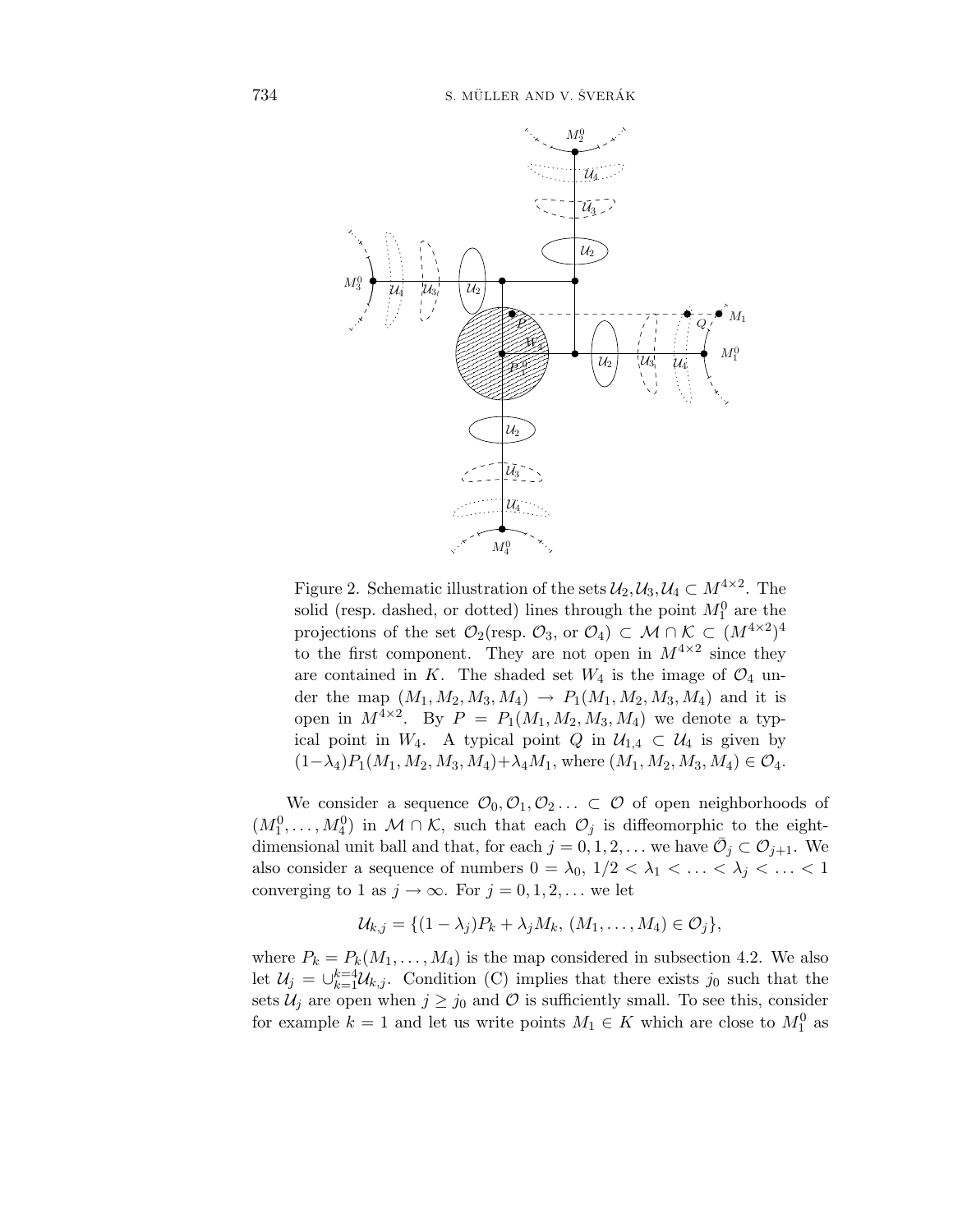$M_1 = M_1^0 + X + \xi(X)$ , with  $X \in T_{A_1}K$  and  $\xi(X) \in (T_{A_1}K)^{\perp}$ . We can also write  $P_1 = P_1^0 + Y + \eta$  with  $Y \in (T_{A_1}K)^{\perp}$  and  $\eta \in T_{A_1}K$ . If condition (C) is satisfied, we know that, in a small neighborhood of  $(M_1^0, \ldots, M_4^0)$ , we can take *X* and *Y* as local coordinates in  $M \cap K$ . For  $(M_1, \ldots, M_4) \in M \cap K$  which is close to  $(M_1^0, \ldots, M_4^0)$  and  $P_1 = P_1(M_1, \ldots, M_4)$ , we can therefore write the *η*−component of  $P_1$  in the above decomposition as  $\eta = \eta(X, Y)$ , where  $\eta$  is a smooth function of *X* and *Y* with  $\eta(0,0) = 0$ . In the coordinates  $(X,Y)$ , the derivative of the map  $(X, Y) \to (1 - \lambda)P_1 + \lambda M_1$  is given by the block matrix

$$
\begin{pmatrix}\n\lambda I + (1 - \lambda)\partial_X \eta & (1 - \lambda)\partial_Y \eta \\
\lambda \partial_X \xi & (1 - \lambda)I\n\end{pmatrix}.
$$

Since  $\partial_X \xi(0) = 0$ , we see that the matrix is regular when X is small and  $\lambda$  is close to 1. The openess of  $\mathcal{U}_{1,j}$  for large *j*,  $\lambda$  close (but not equal) to 1, and small  $\mathcal O$  follows.

By Lemma 4.7 below, the closure of  $\mathcal{U}_i$  (and hence the closure of its rankone convex hull) is contained in the rank-one convex hull of  $\mathcal{U}_{i+1}$ . Moreover, the rank-one convex hull of  $U_0$  contains a neighborhood of the square given by the convex hull of the points  $P_1^0, \ldots, P_4^0$  (which coincides with the rank-one convex hull of these points, since the points lie in a two-dimensional plane). The required in-approximation has therefore been established.

Lemma 4*.*7. Using the notation introduced in the proof of Lemma 4*.*6 the following is true. For each  $j = 1, 2, \ldots$ , the set  $\overline{\mathcal{U}_j}$  is contained in  $\mathcal{U}_{j+1}^{\text{rc}}$ , and each  $A \in \overline{\mathcal{U}_{j,k}}$  is the center of mass of a laminate  $\mu = \sum_{l=1}^{4} \mu_l \delta_{Y_l}$ , with  $Y_l \in \mathcal{U}_{l,j+1}$ . Moreover, when  $\lambda_j$  is sufficiently close to 1 and  $\mathcal O$  is sufficiently small, we can achieve in addition that

$$
\begin{array}{rcl}\n\mu_k & \geq & 1 - (\lambda_{j+1} - \lambda_j), \\
|Y_k - A| & \leq & 2|M_1^0 - P_1^0|(\lambda_{j+1} - \lambda_j), \\
\mu_l & \geq & (\lambda_{j+1} - \lambda_j)/8, \quad \text{for } l \neq k.\n\end{array}
$$

*Proof.* To simplify the notation suppose  $A \in \overline{\mathcal{U}_{1,j}}$ . Then there exist  $(M_1, M_2, M_3, M_4) \in \overline{\mathcal{O}_j} \subset \mathcal{O}_{j+1}$  such that  $A = (1 - \lambda_j)P_1 + \lambda_j M_1$ , where  $P_1 = P_1(M_1, M_2, M_3, M_4)$ . Let  $Y_l = (1 - \lambda_{j+1})P_l + \lambda_{j+1}M_l$  (see Fig. 3). Then *A* is the center of mass of the laminate

$$
\tilde{\mu} = \frac{\lambda_j}{\lambda_{j+1}} \delta_{Y_1} + (1 - \frac{\lambda_j}{\lambda_{j+1}}) \delta_{P_1}.
$$

and  $|Y_1 - A| = |M_1 - P_1|(\lambda_{j+1} - \lambda_j) \leq 2|M_1^0 - P_1^0|(\lambda_{j+1} - \lambda_j).$ 

By Lemma 4.4 the point  $P_1$  is the center of mass of a unique laminate  $\eta = \sum_{l=1}^{4} \alpha_l \delta_{Y_l}$  supported on the  $T_4$  configuration  $(Y_1, Y_2, Y_3, Y_4)$ , where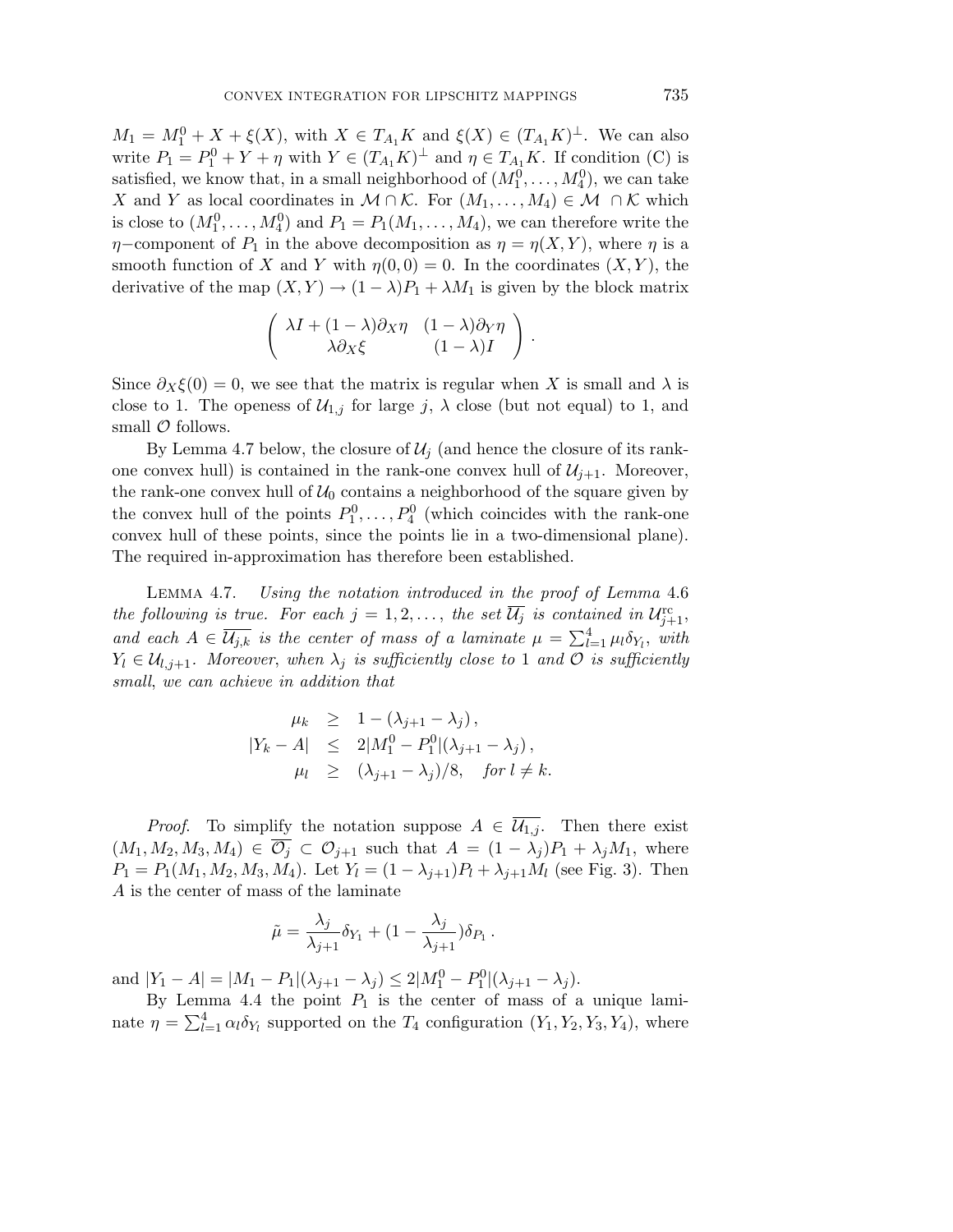

Figure 3. The point  $A \in U_{1,2}$  lies in the rank-1 convex hull of the *points Y*<sub>1</sub>*, Y*<sub>2</sub>*, Y*<sub>3</sub>*, Y*<sub>4</sub> ∈  $U_3$ *.* 

the coefficients  $\alpha_l$  are given by equation (4). Since  $P_1$  and  $Y_1$  differ by a rank-one matrix the measure

$$
\mu = \frac{\lambda_j}{\lambda_{j+1}} \delta_{Y_1} + (1 - \frac{\lambda_j}{\lambda_{j+1}}) \eta
$$

is a laminate with center of mass A. If  $\mathcal O$  is small and  $\lambda_j$  is close to 1, the numbers  $\beta_i$  in (4) are close to  $1/2$ , and an elementary calculation gives our estimates.

### 4.4. Solutions with nowhere continuous gradients.

Proof of Theorem 4.1. The main idea of the proof is described in heuristic terms in the remarks immediately following the theorem. In the proof below we will be freely using the notation introduced earlier in Section 4.

We recall that  $A_1, \ldots, A_4$  are defined as follows:

$$
A_1 = \begin{pmatrix} 3 & 0 \\ 0 & -1 \end{pmatrix}, A_2 = \begin{pmatrix} 1 & 0 \\ 0 & 3 \end{pmatrix}, A_3 = \begin{pmatrix} -3 & 0 \\ 0 & 1 \end{pmatrix}, A_4 = \begin{pmatrix} -1 & 0 \\ 0 & -3 \end{pmatrix};
$$

see Section 4.1. We let  $F_0$  be a suitable small perturbation of the quasiconvex function  $F_1$  from Lemma 4.3 such that  $DF_0(A_k) = DF_1(A_k)$  for  $k = 1, \ldots, 4$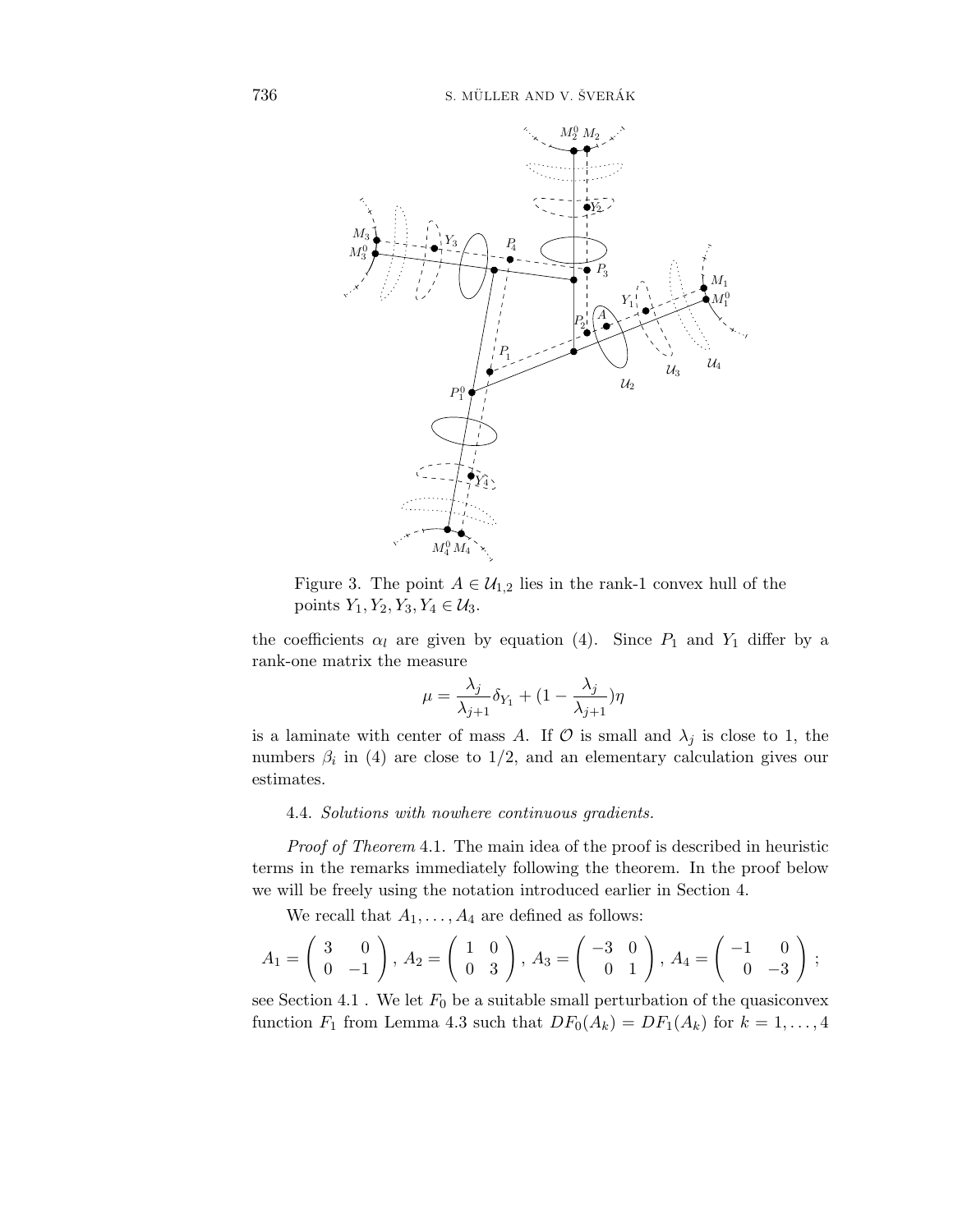and condition (C) is satisfied. Since the transversality and the other nondegeneracy conditions are stable under small perturbations, a version of (C) with  $M_1^0, \ldots, M_4^0$  replaced by close-by matrices  $\tilde{M}_1^0, \ldots, \tilde{M}_4^0$  will also be satisfied for any  $F$  as in the statement of the theorem, provided  $\delta$  is sufficiently small. Moreover, we see easily that by choosing  $\delta$  sufficiently small we can also achieve that Lemma 4.6 can be applied (with  $M_1^0, \ldots, M_4^0$  replaced by close-by matrices  $\tilde{M}_1^0$ , ...,  $\tilde{M}_4^0$  with a fixed small  $r > 0$  to any set K arising from a function *F* satisfying the assumptions of the theorem. In addition, we see easily that the in-approximations can be constructed so that  $\mathcal{U}_1$  contains a fixed small neighborhood of the zero matrix for any *F* satisfying the assumptions. Let us choose  $\varepsilon > 0$  so that the ball of radius  $\varepsilon$  centered at the zero matrix is contained in this fixed small neighbourhood. We see that the assumptions of Theorem 3*.*2 are satisfied in our situation. However, it does not seem to be immediately clear that the solutions obtained from Theorem 3*.*2 are not continuously differentiable in any open subset of  $\Omega$ . To obtain such solutions in a simple way, we make the construction more explicit and impose some additional conditions on the approximations so that the nowhere differentiability of the limit is easy to see.

Let  $\{\lambda_i\}$  and  $r > 0$  be as in Lemma 4.6, and assume (as we can without loss of generality) that  $r$  is sufficiently small. Let  $\mathcal{U}_j$  denote the in-approximation constructed in Lemma 4.6. Let  $\phi: M^{4\times 2} \to \mathbf{R}$  be be a continuous function which is  $\equiv 1$  in  $\{X; |X| \leq 2r\}$  and vanishes outside  $\{X, |X| \leq 3r\}$ . For  $l = 1, 2, 3, 4$  set  $\phi_l(X) = \phi(X - M_l^0)$ . Assume now that  $\varepsilon$  is as above,  $v: \Omega \to \mathbb{R}^2$ is as in Theorem 4.1 and let  $\varepsilon_1: \Omega \to \mathbf{R}$  be a continuous function in  $\Omega$  which is  $> 0$ . Let  $\tilde{w} =$  $\int v$ 0  $\setminus$ . We will now go through constructions involved in the proof of Theorem 3*.*2 in more detail and construct a sequence of functions  $w_j : \Omega \to \mathbf{R}^4$  together with a sequence  $\mathcal{F}_j$  of families of open subsets of  $\Omega$ , so that the following conditions are satisfied.

- (i) The sets in  $\mathcal{F}_i$  are open, mutually disjoint, contained in  $\Omega$  together with their closures, and cover  $\Omega$  up to a set of measure zero;
- (ii) Each set of  $\mathcal{F}_{j+l}$  is contained in a set of  $\mathcal{F}_j$  (where  $j, l \geq 1$ );
- (iii) sup {diam  $V$ ;  $V \in \mathcal{F}_i$ }  $\rightarrow 0$  as  $j \rightarrow \infty$ ;
- (iv)  $\nabla w_j$  is constant on *V* for each  $V \in \mathcal{F}_j$ ;
- (v)  $\nabla w_j \in \mathcal{U}_j$  a.e. in  $\Omega$ ;
- (vi)  $|w_1 \tilde{w}| < \varepsilon_1/2$  in  $\Omega$  and  $|w_{j+1} w_j| \leq 2^{-j-2}\varepsilon_1$  in  $\Omega$ ,  $(j = 1, 2, ...)$ .

In addition, the following conditions, which are crucial for the desired behavior, are satisfied when *j* is sufficiently large.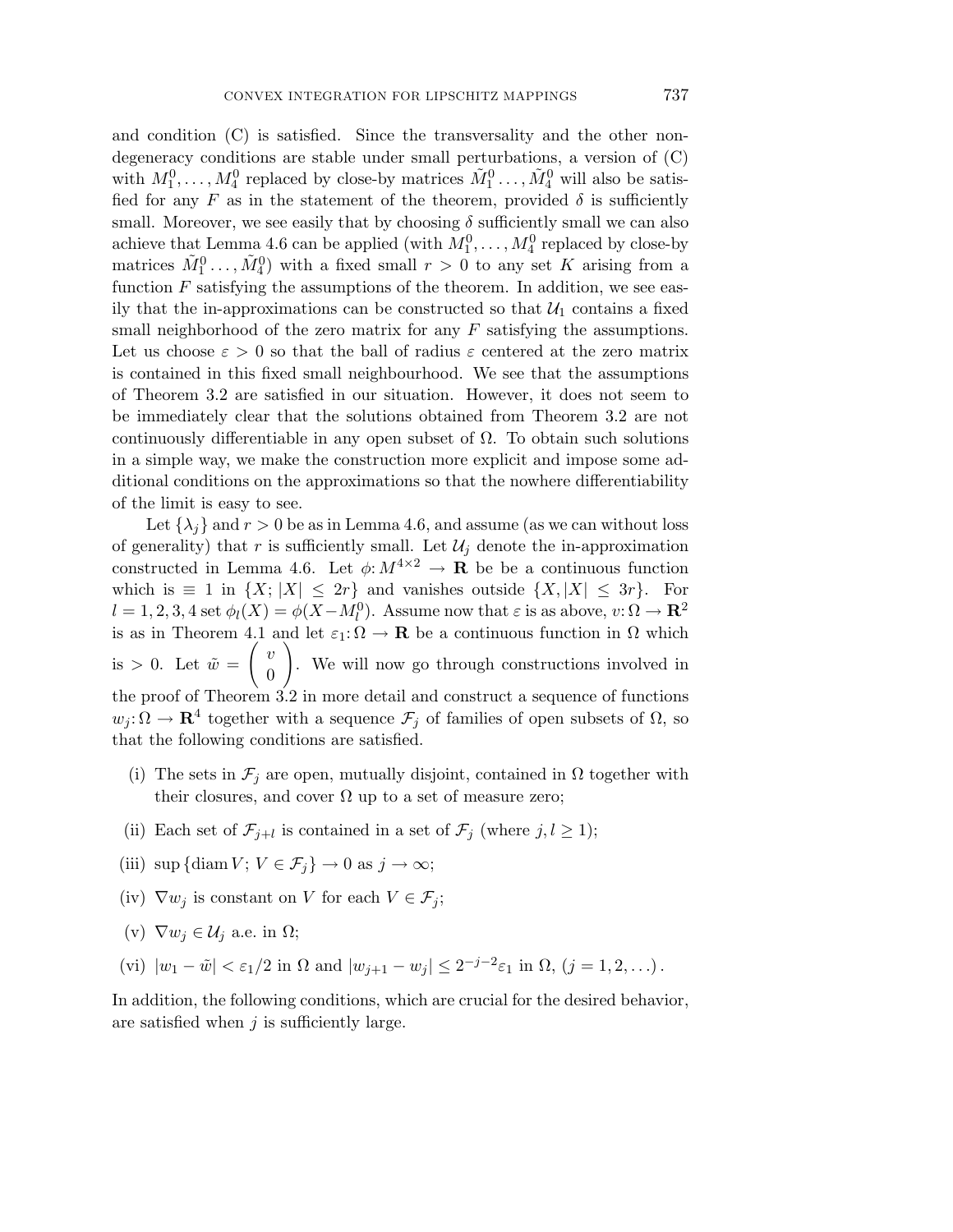- (vii)  $(L^1\text{-}convergence of \nabla w_j)$  We have  $\int_{\Omega} |\nabla w_{j+1} \nabla w_j| \leq L(\lambda_{j+1} \lambda_j)$  meas  $\Omega$ for a suitable constant *L*;
- (viii) (*Persistence of oscillations*) For each  $V \in \mathcal{F}_j$  and each  $l \in \{1, 2, 3, 4\}$ ,

(5) 
$$
\int_{V} \phi_{l}(\nabla w_{j+1}) \geq \frac{1}{8}(\lambda_{j+1} - \lambda_{j}) \text{ meas } V \text{ and}
$$
  
(6) 
$$
\int_{V} \phi_{l}(\nabla w_{j+1}) \geq (1 - (\lambda_{j+1} - \lambda_{j})) \int_{V} \phi_{l}(\nabla w_{j}).
$$

Once the existence of  $\{w_i\}$  and  $\{\mathcal{F}_i\}$  satisfying (i)–(viii) is established, we can consider  $w_{\infty} = \lim_{j \to \infty} w_j$ . From (v)–(vii) we infer that  $w_{\infty}$  is Lipschitz, with  $\nabla w_\infty \in K$  a.e. in  $\Omega$ . Moreover, using (ii), (vii), and (viii) we see that, for each sufficiently large *j* and  $V \in \mathcal{F}_j$ ,

$$
\int_{V} \phi_{l}(\nabla w_{\infty}) = \lim_{m \to \infty} \int_{V} \phi_{l}(\nabla w_{m})
$$
\n
$$
\geq \lim_{m \to \infty} (1 - (\lambda_{m} - \lambda_{m-1})) \dots (1 - (\lambda_{j+2} - \lambda_{j+1})) \int_{V} \phi_{l}(\nabla w_{j+1})
$$
\n
$$
\geq \frac{1}{16} \lambda_{j+1} (\lambda_{j+1} - \lambda_{j}) \operatorname{meas} V.
$$

This, together with (iii) implies that the essential oscillation of  $\nabla w_{\infty}$  over any open set is at least  $\max_{1 \leq k < l \leq 4} |M_k^0 - M_l^0|/2$ , and therefore  $w_\infty$  cannot be continuously differentiable in any open subset of  $\Omega$ .

To construct  $\{w_i\}$  and  $\{\mathcal{F}_i\}$ , we proceed by induction. The existence of  $w_1$  and  $\mathcal{F}_1$  satisfying (i)–(v) and the first inequality of (vi) follows from Theorem 3.1. Assume that, for some  $j \geq 1$  there exist  $w_j$  and  $\mathcal{F}_j$  satisfying (i), (iv), and (v). Let  $V \in \mathcal{F}_j$  and assume that  $\nabla w_j = A$  in *V*, with  $A \in \mathcal{U}_j$ . Assume that  $A \in \mathcal{U}_{1,j}$ , for example. By Lemma 4.7, the matrix A is the center of mass of a laminate  $\mu = \sum_{l=1}^{4} \mu_l \delta_{Y_l}$ , with  $Y_l \in \mathcal{U}_{l,j+1}$ . In addition, by the same lemma, if *j* is sufficiently large,

(7) 
$$
|Y_1 - A| \leq 2|M_1^0 - P_1^0|(\lambda_{j+1} - \lambda_j),
$$

(8) 
$$
\mu_1 \geq 1 - (\lambda_{j+1} - \lambda_j)
$$
 and

(9) 
$$
\mu_l \ge (\lambda_{j+1} - \lambda_j)/8
$$
 for each  $l = 1, 2, 3, 4$ .

From the remark following the proof of Theorem 3*.*1 we see that there exists a piecewise affine  $w_{j+1}^V : V \to \mathbf{R}^4$  such that  $\nabla w_{j+1}^V \in \mathcal{U}_{j+1}$  a.e.  $\lim V, |w_{j+1}^V - w_j| \leq \varepsilon_1 2^{-j-2}$  in *V*,  $w_{j+1}^V = w_j$  at the boundary of *V*, and  $\text{meas } \{x \in V; \nabla w_{j+1}^V \in \mathcal{U}_{l,j+1}\} = \mu_l \text{ meas } V \text{ for each } l = 1, 2, 3, 4.$  We choose a family  $\mathcal{F}_{j+1}^V$  of mutually disjoint open sets of radius  $\langle 1/(j+1) \rangle$  which cover *V* up to a set of measure zero and  $\nabla w_{j+1}^V$  is constant on each of them. We can now define  $\mathcal{F}_{j+1} = \bigcup_{V \in \mathcal{F}_j} \mathcal{F}_{j+1}^V$  and  $w_{j+1} : \Omega \to \mathbf{R}^4$  by  $w_{j+1} = w_{j+1}^V$  in the closure of *V* for each  $V \in \mathcal{F}_j$ .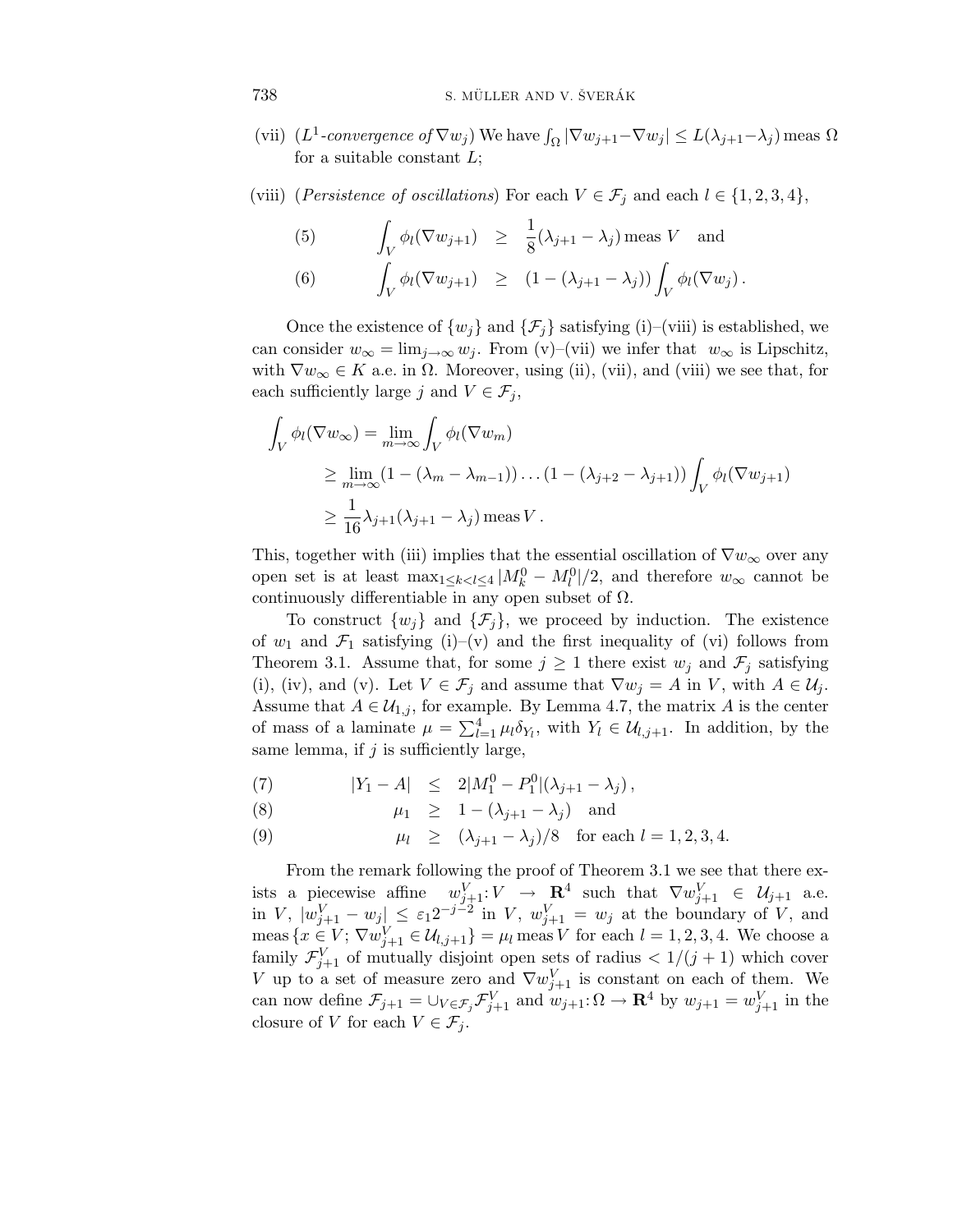From (7) and (8) we see that (vii) is satisfied with

$$
L = 2|M_1^0 - P_1^0| + 2 \max_{1 \le k < l \le 4} |M_k^0 - M_l^0|.
$$

In addition, (8) and (9) imply that (viii) is satisfied. The rest of the properties (i)-(viii) are immediate consequences of our construction.

Remark. The above construction is quite similar to the following simpler example. Let us consider a sequence  $0 < \lambda_0 < \lambda_1 < \ldots \lambda_j < \ldots < 1$ , with lim<sub>j→∞</sub>  $\lambda_j = 1$ . Let  $X \subset L^{\infty}(0,1)$  be the space of all piecewise constant functions. For a function  $f \in X$  with  $|f| \leq \lambda_j$  we define  $T_j f \in X$  in the following way. Let  $(a, b)$  be a maximal open interval on which  $f$  is constant. Let  $c = (a + b)/2$ . We find  $d \in (a, c)$  and  $e \in (c, b)$  such that the function  $g: (a, b) \to \mathbf{R}$  defined by  $g(x) = -\lambda_j$  when  $x \in (a, d)$ ,  $g(x) = \lambda_j$  when  $x \in (d, c)$ ,  $g(x) = -\lambda_j$  when  $x \in (c, e)$ , and  $g(x) = \lambda_j$  when  $x \in (e, b)$  has the same average as *f* over the intervals  $(a, c)$  and  $(c, b)$ . We then set  $T_i f(x) = g(x)$  for  $x \in (a, b)$ , and repeat the same construction on the other maximal intervals on which *f* is constant. Let  $0 < A < \lambda_0$  and let  $f_0 \equiv A$  in  $(0,1)$ . Set  $f_{i+1} = T_{i+1}f_i$ . It is not difficult to see that the sequence  $f_j$  converges in  $L^1(0,1)$  to a function  $f_{\infty}$ . Moreover, the essential oscillation of  $f_{\infty}$  over any open set is 2.

4.5. Linear systems. The examples above can be used to answer open questions (raised in [GS 85]) concerning solutions of linear  $2\times 2$  systems of the form

(10) 
$$
\partial_{\alpha} a_{ij}^{\alpha\beta}(x) \partial_{\beta} v_j = 0, \qquad i = 1, 2
$$

where the coefficients are in  $L^{\infty}$  and satisfy the strong Legendre-Hadamard condition

$$
a_{ij}^{\alpha\beta}(x)\xi_{\alpha}\xi_{\beta}\bar{u}^i\bar{u}^j \geq \nu |\xi|^2 |\bar{u}|^2
$$

for each  $\xi$ ,  $\bar{u} \in \mathbb{R}^2$  and almost every *x*. (As usual,  $\nu > 0$ .) In what follows we will write the system (10) as div  $A(x)\nabla v = 0$ .

There is a well known procedure for passing from solutions of nonlinear equations to solutions of linear equations with measurable coefficients (see e.g. [Mo 66]). We will use it to construct our examples. These examples will be based on the following proposition.

PROPOSITION 4.1. There exist a smooth strictly quasiconvex function  $F: M^{2\times 2} \to \mathbf{R}$  with uniformly bounded  $D^2F$  and a nontrivial Lipschitz function  $u: \mathbb{R}^2 \to \mathbb{R}^2$  which vanishes for  $|x| > 1$  and satisfies (weakly) the equation  $\operatorname{div} DF(\nabla u) = 0$  is  $\mathbb{R}^2$ .

Proof. We will use the notation introduced earlier in Section 4. We note that the function  $F_1$  from Lemma 4.3 satisfies  $DF_1(0) = 0$  and therefore the zero matrix belongs to the set  $K_1 \subset M^{4 \times 2}$  corresponding to  $F_1$ . Thus, we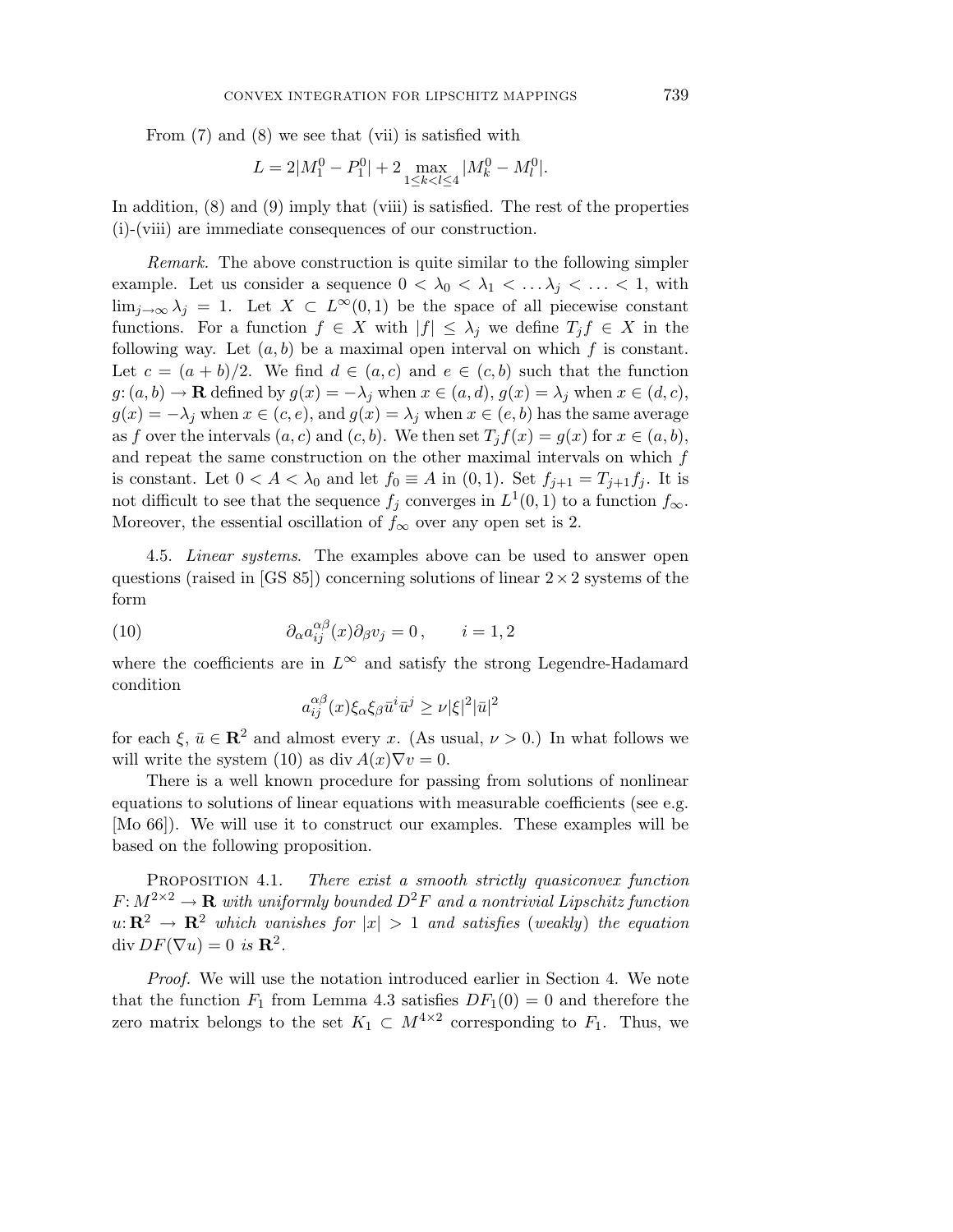see that the function  $F_0$  in Theorem 4.1 can be taken so that  $DF_0(0) = 0$ . Hence the set *K* corresponding to  $F = F_0$  in Theorem 4.1 can be taken so that it contains the zero matrix. We know that there are nontrivial solutions of  $\nabla w \in K$  a.e. in  $\Omega$  which vanish at  $\partial \Omega$ . Extending w by zero outside  $\Omega$ , we get solutions with the required properties.

PROPOSITION 4.2. There exist  $L^{\infty}$ -coefficients  $A(x)$  defined in  $\mathbb{R}^2$  which satisfy the strong Legendre-Hadamard condition such that weak solutions of the linear system div  $A(x)\nabla v = 0$  exhibit the following behavior.

- (i) There exists a compactly supported solution *v* belonging to the Sobolev space  $W^{1,2}$  but not to  $W^{1,2+\delta}$  for any  $\delta > 0$ .
- (ii) There exists a sequence  $v_j$ ,  $j = 1, 2, \ldots$  of Lipschitz solutions which are supported in  $\{x, |x| < 1\}$ , and converge to zero weakly but not strongly in *W*1,2.

Proof. Let *F* and *u* be as in Proposition 4*.*1 and let

$$
\tilde{A}(x) = \int_0^1 D^2 F(t \nabla u(x)) dt.
$$

Since *F* is smooth and  $|D^2F| \leq c$ ,  $\tilde{A}(x)$  is a well-defined  $L^{\infty}$ -function. Since *F* is strongly quasiconvex, it is also strongly rank-one convex, and therefore  $A(X)$  satisfies the Legendre-Hadamard condition. Moreover, we have

$$
\operatorname{div}\tilde{A}(x)\nabla u = \operatorname{div}\left(DF(\nabla u(x)) - DF(0)\right) = 0 \quad \text{in } \mathbb{R}^2
$$

in the weak sense.

Let us consider a sequence  $B_{a_j, r_j} \subset \{x \in \mathbb{R}^2, |x| < 1\}$  of mutually disjoint balls centered at  $a_j$  with radius  $r_j > 0$  so that  $a_j \to 0$  in  $\mathbb{R}^2$  and  $r_j \to 0$ . We let

$$
A(x) = D^2 F(0) + \sum_{j=1}^{\infty} \left( \tilde{A}(r_j^{-1}(x - a_j)) - D^2 F(0) \right) \quad \text{and}
$$
  

$$
v_j(x) = u(r_j^{-1}(x - a_j)), \quad j = 1, 2, ....
$$

The coefficients  $A(x)$  are again bounded and satisfy the strong Legendre-Hadamard condition. We also have div  $A(x)\nabla v_j = 0$ ,  $j = 1, 2, \ldots$ . The sequence  $v_1, v_2, \ldots$  gives (ii). To obtain (i), we consider a sequence  $c_1, c_2, \ldots$  satisfying  $\sum_{j=1}^{\infty} c_j^2 < \infty$  and  $\sum_{j=1}^{\infty} c_j^{2+\delta} = \infty$  for each  $\delta > 0$ . Then  $v = \sum_{j=1}^{\infty} c_j v_j$ has the required properties.

Max Planck Institute for Mathematics in the Sciences, Leipzig, Germany *E-mail address*: sm@mis.mpg.de

University of Minnesota, Minneapolis, MN *E-mail address*: sverak@math.umn.edu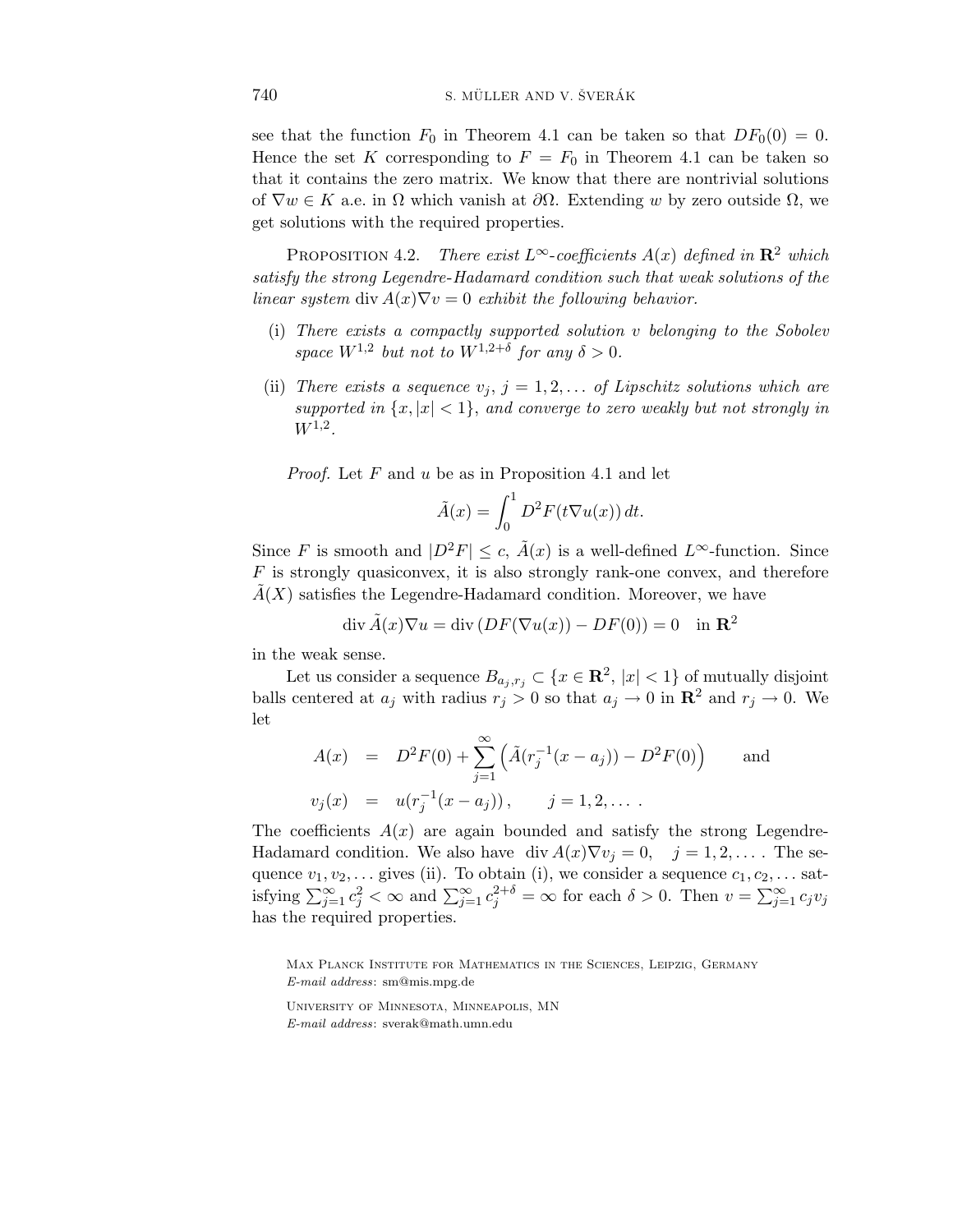#### **REFERENCES**

- [AF 87] E. ACERBI and N. Fusco, A regularity theorem for minimizers of quasiconvex integrals, *Arch. Rational Mech. Anal*. **99** (1987), 261–281.
- [AH 86] R. Aumann and S. Hart, Bi-convexity and bi-martingales, *Israel J. Math*. **54** (1986), 159–180.
- [Ba 80] J. M. Ball, Strict convexity, strong ellipticity and regularity in the calculus of variations, *Math. Proc. Cambridge Philos. Soc*. **87** (1980), 501–513.
- [Ba 90] , Sets of gradients with no rank-one connections, *J. Math. Pures Appl*. (9) **69** (1990), 241–259.
- [BJ 87] J. M. Ball and R. D. James, Fine phase mixtures as minimizers of energy, *Arch. Rational Mech. Anal*. **100** (1987), 13–52.
- [BFJK 94] K. Bhattacharya, N. Firoozye, R. D. James, and R. V. Kohn, Restrictions on microstructure, *Proc. Roy. Soc. Edinburgh A* **124** (1994), 843–878.
- [CT 93] E. CASADIO-TARABUSI, An algebraic characterization of quasi-convex functions, *Ricerche Mat*. **42** (1993), 11–24.
- [CK 88] M. CHIPOT and D. KINDERLEHRER, Equilibrium configurations of crystals, *Arch. Rational Mech. Anal*. **103** (1988), 237–277.
- [DM 97] B. Dacorogna and P. Marcellini, General existence theorems for Hamilton-Jacobi equations in the scalar and vectorial cases, *Acta Math*. **178** (1997), 1–37.
- [DG 68] E. De Giorgi, Un esempio di estremali discontinue per un problema variazionale di tipo ellittico, *Boll. Un. Mat. Ital*. **4** (1968), 135–137.
- [Ev 86] L. C. Evans, Quasiconvexity and partial regularity in the calculus of variations, *Arch. Rational Mech. Anal*. **95** (1986), 227–252.
- [Fe 69] H. Federer, *Geometric Measure Theory*, Springer-Verlag, New York, 1969.
- [GS 85] M. GIAQUINTA and J. SOUČEK, Caccioppoli's inequality and Legendre-Hadamard condition, *Math. Ann*. **270** (1985), 105–107.
- [GM 68] E. Giusti and M. Miranda, Un esempio di soluzioni discontinue per un problema di minimo relativo ad un integrale regolare del calcolo delle variazioni, *Boll. Un. Mat. Ital*. **2** (1968), 219–226.
- [Gr 86] M. Gromov, *Partial Differential Relations*, Springer-Verlag, New York, 1986.
- [HLN 96] W. HAO, S. LEONARDI, and J. NEČAS, An example of irregular solution to a nonlinear Euler-Lagrange elliptic system with real analytic coefficients. *Ann. Scuola Norm. Sup. Pisa Cl. Sci*. **23** (1996), 57–67.
- [Ku 55] N. H. Kuiper, On *C*<sup>1</sup>-isometric embeddings. I, *Nederl. Akad. Wetensch. Proc*. **A 58** (1955), 545–556.
- [Ma 85] P. MARCELLINI, Approximation of quasiconvex functions, and lower semicontinuity of multiple integrals, *Manuscripta Math*. **51** (1985), 1–28.
- [MP 98] J. MATOUŠEK and P. PLECHÁČ, On functional separately convex hulls, *Discrete Comput. Geom*. **19** (1998), 105–130.
- [Mo 66] C. B. Morrey, *Multiple Integrals in the Calculus of Variations*, Springer-Verlag, New York, 1966.
- [MS 96] S. MÜLLER and V. ŠVERÁK, Attainment results for the two-well problem by convex integration, in *Geometric Analysis and the Calculus of Variations* (J. Jost, ed.), Internat. Press, Cambridge, MA, 1996, 239–251.
- [Na 54] J. Nash, *C*<sup>1</sup> isometric imbeddings, *Ann. of Math*. **60** (1954), 383–396.
- [NM 91] V. Nesi and G. W. Milton, Polycrystalline configurations that maximize electrical resistivity, *J. Mech. Phys. Solids* **39** (1991), 525–542.
- [Pe 93] P. Pedregal, Laminates and microstructure, *European J. Appl. Math*. **4** (1993), 121–149.
- [Sch 74] V. Scheffer, Regularity and irregularity of solutions to nonlinear second order elliptic systems of partial differential equations and inequalities, Dissertation, Princeton University, 1974 (unpublished).